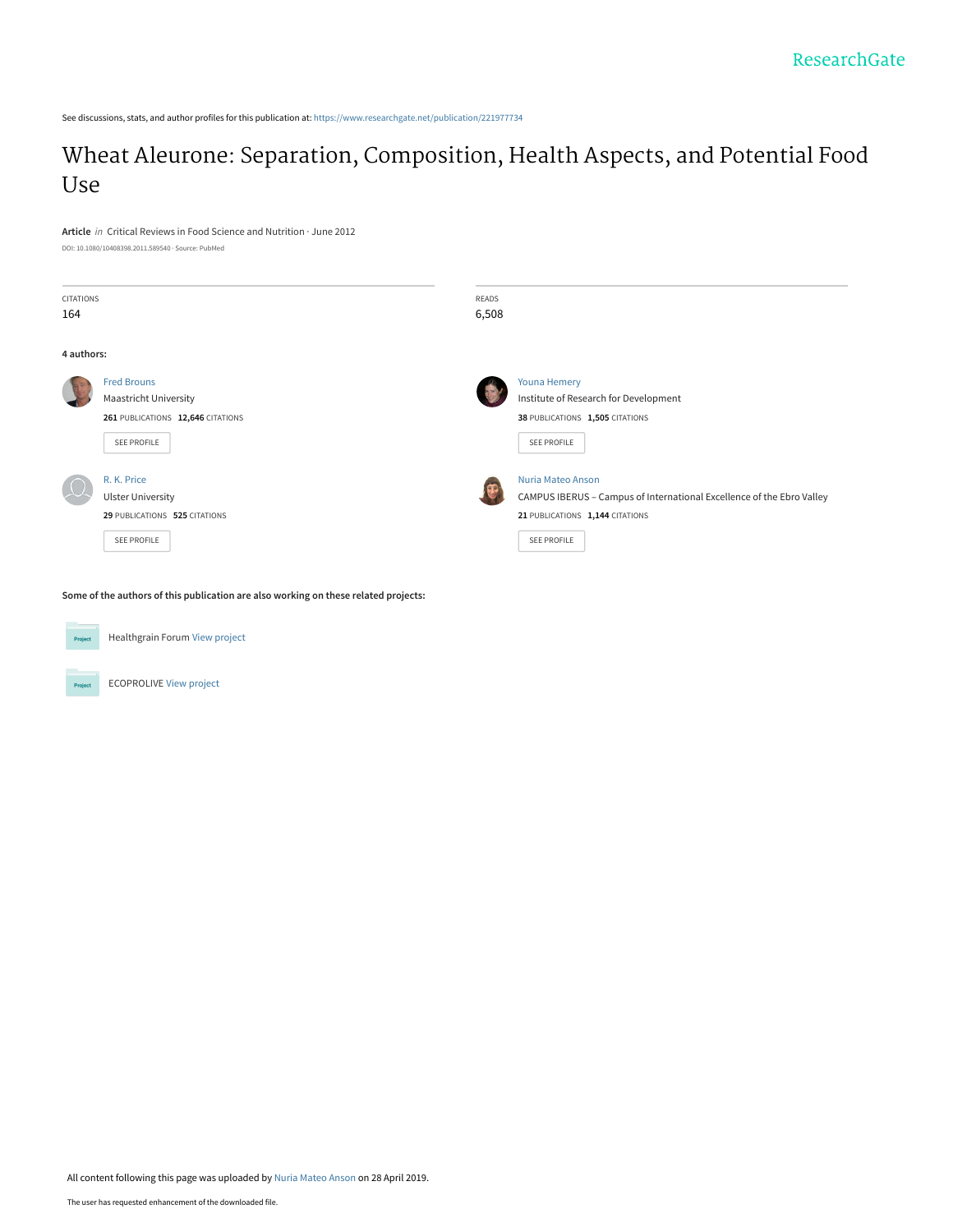

# **Wheat Aleurone: Separation, Composition, Health Aspects, and Potential Food Use**

# **FRED BROUNS,1 YOUNA HEMERY,2 RUTH PRICE,3 and NURIA MATEO ANSON<sup>4</sup>**

<sup>1</sup>Nutrition and Toxicology Research Institute Maastricht (NUTRIM), Dept Human Biology, Faculty of Health, Medicine and Life Sciences, Maastricht University, Maastricht, The Netherlands

2 INRA, UMR 1208 "Agropolymers Engineering and Emerging Technologies" INRA-CIRAD-UMII-Supagro, Montpellier, France

3 Northern Ireland Centre for Food and Health (NICHE), University of Ulster, School of Biomedical Science, Coleraine, UK 4 Maastricht University Dept of Pharmacology and Toxicology, Faculty of Health, Medicine and Life Sciences, Maastricht, The Netherlands

*Over the last three decades substantial attention has been given to the role of dietary fiber in health and disease, in particular diabetes, cardiovascular disease, intestinal health, and some types of cancer. As a result the food industry started to add back fiber to refined foods and develop fiber rich foods. Scientists suggested that whole grain foods are superior to foods enriched with fibers obtained/synthesized using enzyme treatment, and thermal or chemical processing because the content of bioactive components and micronutrients in whole grain is more abundant. This triggered interest in how to isolate the micronutrient rich aleurone fiber fraction from wheat. Aleurone is a single cell layer at the inner site of the bran. It contains most of the minerals, vitamins, phenolic antioxidants, and lignans of the wheat grain. Novel milling and dry-fractionation techniques have recently allowed for full-scale separation of aleurone cells from the other layers of wheat bran, yielding a fiber rich concentrate which potentially contains many of the "whole grain kernel bioactives," which recently have been used in a variety of studies. The present review highlights available data on aleurone isolation, composition, intestinal physiology, and its metabolism and potential health benefits as well as its use in food.*

**Keywords** wheat aleurone, dietary fiber, grain bioactives, ferulic acid, lignans, gut health

# *INTRODUCTION*

There is growing evidence that whole grain plays an important role in the prevention of chronic diseases. In epidemiological studies increased whole grain intake has been associated with a lower incidence of cardiovascular disease, obesity, diabetes, and cancer. Although whole grain consumption is often associated with a healthy lifestyle (Jacobs et al., 2001) an ever growing number of studies have reported beneficial effects to health and reduced over-all mortality, even when the results have been adjusted with life-style factors (Kushi et al., 1999; Chatenoud et al., 1998; 1999; Slavin et al., 1999; Slavin, 2000; 2003; 2004; Jacobs et al., 1998; 2000; 2001; Steffen et al., 2003; Koh-Banerjee and Rimm, 2003; Larsson et al., 2005; Esmaillzadeh et al., 2005; Sahyoun et al., 2006; Jensen et al., 2006; de Munter et al., 2007; Murtaugh et al., 2007; Liu, 2007; Chan et al., 2007; Mellen et al., 2008; Schatzkin et al., 2008; van de Vijver et al., 2009; Fardet et al., 2010). Whole grains are a rich source of an array of micronutrients and plant compounds which have the potential to exert beneficial effects. Thus the potential mechanisms affecting health and disease are diverse (Fardet et al., 2010). The aleurone layer is the innermost layer of the wheat bran and is where many of these minerals, vitamins, and bioactive phytochemicals, such as antioxidant compounds and lignans, are concentrated (Antoine, 2002; Buri et al., 2004; Pomeranz, 1988; Fardet et al., 2010). In the present paper we review the aleurone fraction as a key component in the wheat

Address correspondence to Fred Brouns, Faculty of Health, Medicine and Life Sciences, Dept of Human Biology, Post Box 616, 6200 MD, Maastricht, Netherlands. E-mail: fred.brouns@maastrichtuniversity.nl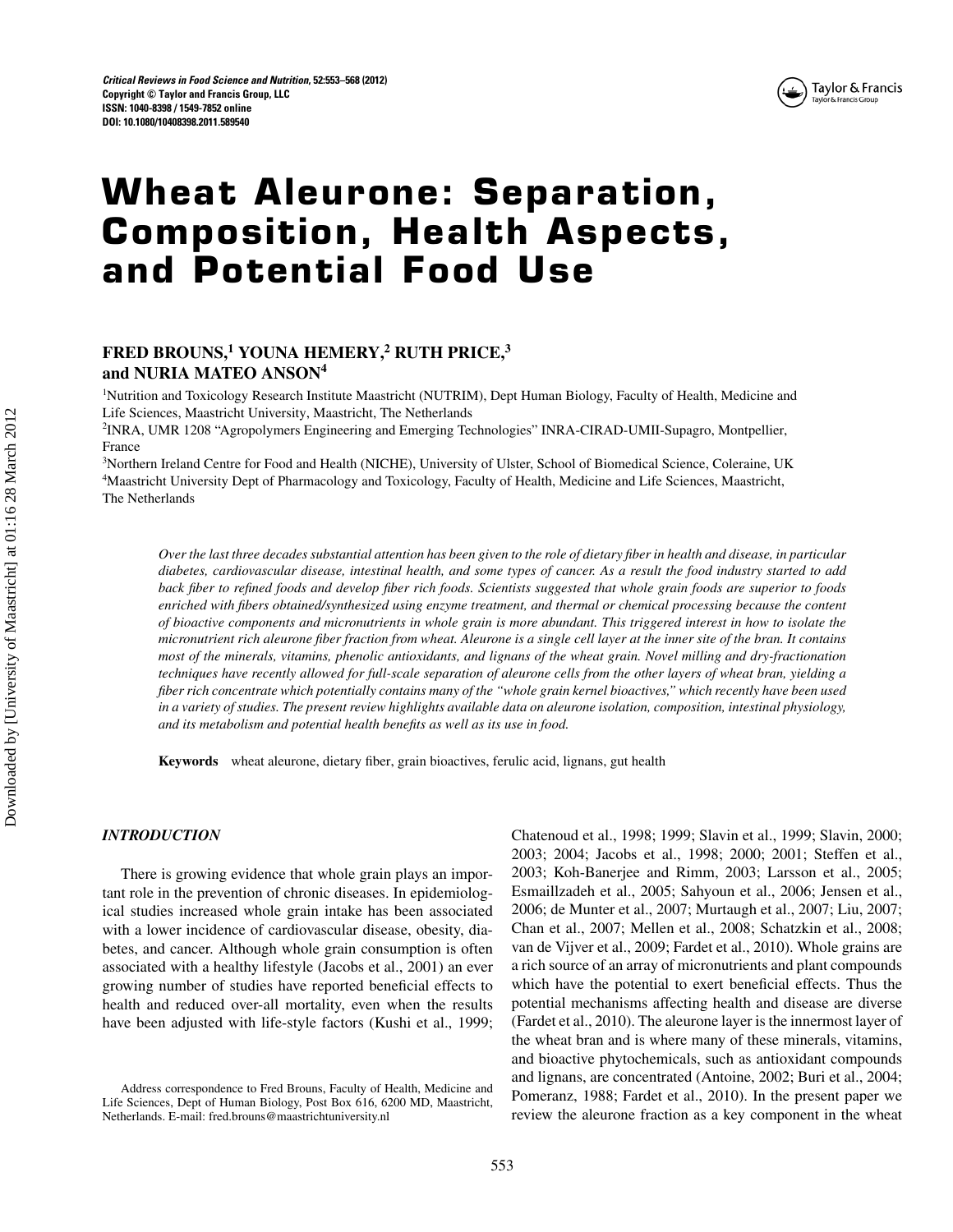grain and a major contributor to the reported health effects associated with whole grain consumption. We describe its isolation, composition, intestinal metabolism, and modification, as well as the bioavailability of its minor constituents and potential health related benefits. Possible food applications of aleurone are also discussed and highlighted by the example of aleurone enriched whole wheat bread.

# *THE ALEURONE LAYER WITHIN THE WHOLE GRAIN*

Wheat grain is a complex structure composed of different tissues (Fig. 1). These layers exhibit various functions during the grain development, and are therefore characterized by distinct structures and compositions. The starchy endosperm, bran, and germ layers represent 80–85%, 12–18%, and 2–3% of the grain, respectively. The endosperm is mostly composed of starch and proteins, while most of the fibers, vitamins, minerals, and phytochemicals are concentrated in the outer and germ layers (Pomeranz, 1988). Botanically, the aleurone layer (which represents 5–8% of the wheat grain) is the outer part of the starchy endosperm. However, as it stays attached to the hyaline layer during milling and is therefore removed from the endosperm with the grain outer layers, the miller considers the aleurone as a part of the bran. The bran fraction is a composite multi-layer material made up of several adhesive tissues: outer pericarp, inner pericarp, testa, nucellar epidermis (i.e., hyaline layer), and aleurone layer, with some attached starchy endosperm residues. The outer pericarp and inner pericarp are composed of empty cells, mostly made of branched heteroxylans, cellulose and lignin, with numerous cross-links between the polymer chains, due to a high content of ferulic acid (FA) dimers (Fincher and Stone, 1986; Pomeranz, 1988). The testa is a hydrophobic layer rich in lignin, and characterized by the presence of lipidic compounds such as alkylresorcinols present in a cuticle at the surface of this tissue (Evers and Reed, 1988; Landberg et al., 2008). The hyaline layer contains more than 90% poorly cross-linked arabinoxylans (Barron et al., 2007).

The wheat aleurone layer is composed of a single layer of living cells (Fig. 2), or multilayered in barley, rice, and oats (Stone, 1985). In wheat, the diameter of aleurone cells is 20–75  $\mu$ m (Stevens, 1973), and the aleurone layer represents  $~\sim$ 50% of the wheat bran. The aleurone cell is composed of the cytoplasm or intracellular medium, surrounded by thick nonlignified cell walls, which represent ∼35% of the cell volume (Fulcher et al., 1972), and more than 40% of the layer in mass (Hemery et al., 2009a). Aleurone cell walls contain 29%  $\beta$ glucans, few proteins, and 65% relatively linear arabinoxylan with a low arabinose-to-xylose ratio, and high amounts of esterified FA monomer (Bacic and Stone, 1981; Rhodes et al., 2002a; 2002b; Saulnier et al., 2007). The intracellular medium of aleurone cells contain many spherical particles  $(2-4 \mu m)$  diameter) called aleurone granules, which are either phytate inclusions (type 1: composed of phytic acid minerals), or niacin inclusions (type 2: composed of niacin and proteins), each granule being surrounded by a fine layer of lipidic droplets (Morrison et al., 1975).

The aleurone layer is particularly rich in nutrients (Table 1). Indeed, the intracellular medium of aleurone cells is characterized by high amounts of protein, minerals, phytates, B vitamins such as niacin and folates, and lipidic compounds such as plant sterols (Buri et al., 2004; Hemery et al., 2011; Pomeranz, 1988). Aleurone provides  $\sim$ 15% of the total wheat protein but also  $\sim$ 30% of the total lysine (which is the first limiting essential amino acids in wheat) (Pomeranz, 1988). At least 80% of total niacin in wheat is found in the aleurone layer and a considerable amount of other B vitamins. Overall, around 40–60% of the total wheat mineral content is found in the aleurone layer, reflecting a rich mineral source (Pomeranz, 1988).



**Figure 1** Histological structure of wheat grain. Adapted from Surget and Barron (2005). (color figure available online.)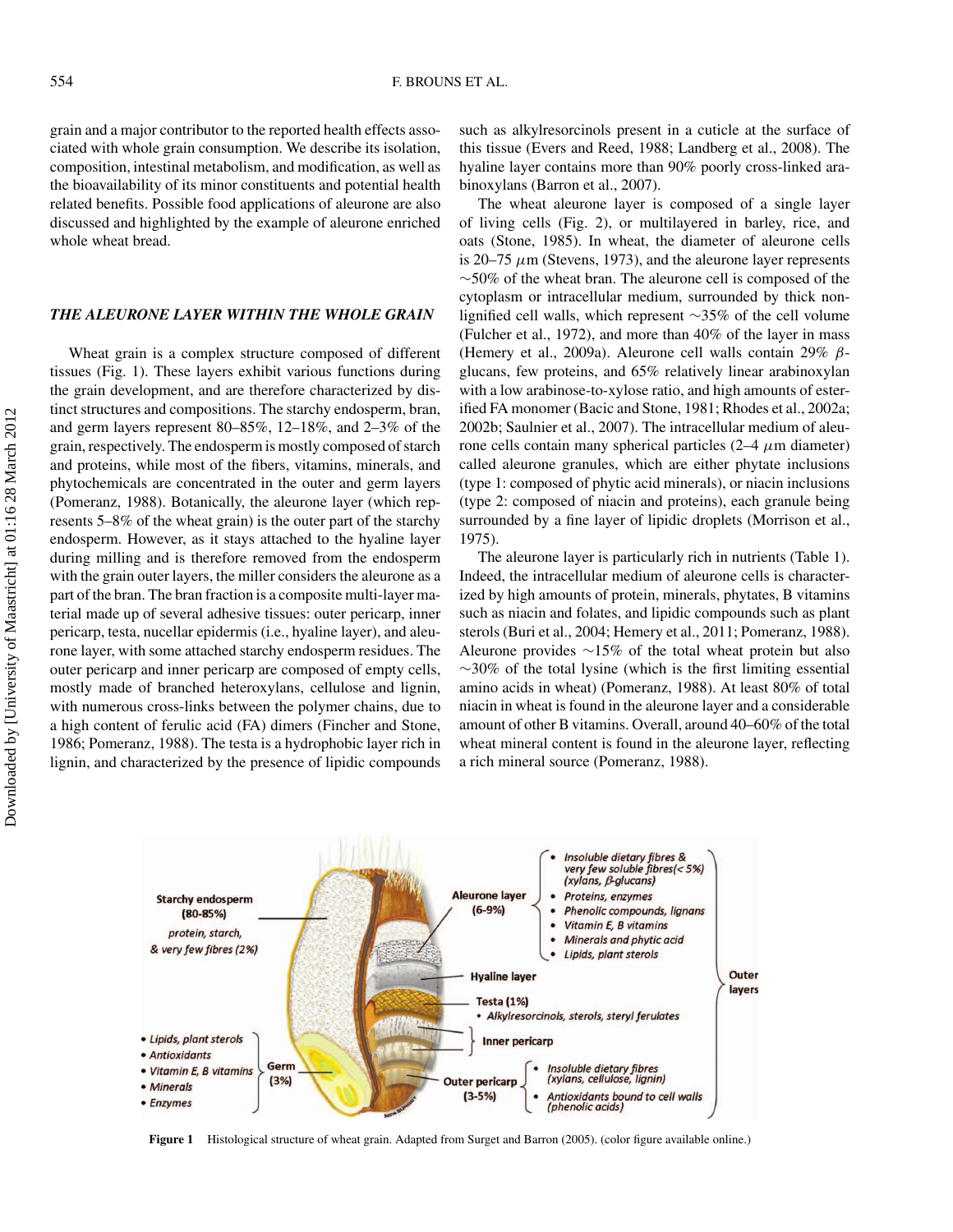

**Figure 2** Microscopic View of the Aleurone Layer (Buri et al., 2004). From left to right: starchy endosperm, a single layer of aleurone cells, hyaline layer, testa (in red), inner pericarp, and outer pericarp. (color figure available online.)

# *ISOLATION OF THE ALEURONE FRACTION FROM WHEAT*

As the aleurone layer is tightly bound to the seed coats, it is rather difficult to separate this fraction from the rest of the bran. Different fractionation methods have been developed, from laboratory small scale techniques designed for biochemical analyses, to semi-industrial processes more adapted for largescale aleurone production. At lab-scale the manual dissection of whole grains is the method most likely to yield the purest sample. After the kernels have been soaked in water, it is possible to achieve separation of most of the grain tissues, as shown by Barron et al. (2007). However, the time and labor involved in this method limits the amount of samples produced, making it suitable for compositional analysis, but not for nutritional or bread making studies. Other methods using maceration of bran in chemical reagents or organic solvents have also been reported (Bacic and Stone, 1981; Pomeranz, 1988). Authors were able to obtain aleurone cell walls from both wheat and barley, in sufficient purity for chemical analysis, by carrying out successive steps of milling, sieving, air classification, and centrifugation in benzene-carbon tetrachloride mixtures. Debranning of wheat grains also called pearling or decortication, has been used as a way to produce bran fractions rich in aleurone particles (Dexter and Wood, 1996; Hemery et al., 2007). Harris et al. (2005) used the PeriTec debranning process (McGee, 1995) to produce a pericarp-rich fraction and an aleurone-rich fraction, which were identified by Field-emission scanning electron microscopy. Bach Knudsen et al. (1995) produced six fractions from whole wheat kernels by carrying out five successive pearling cycles in a vertical abrasive polishing machine (Schule, Hamburg, Germany). One fraction obtained was entitled "aleurone enriched" based on the high protein (22 g/100 g), fat (4.7 g/100 g), and ash (4.2 g/100 g) content of this fraction. Liyana-Pathirana et al. (2006) also used pearling to produce various fractions, and described one of them as aleurone-rich, based on the higher FA content and antioxidant capacity of this fraction. It is relatively easy to produce aleurone rich fractions during de-branning; however, as shown by Hemery et al. (2009), these often consist of blends of various grain outer layers and do not contain more than 40–60% aleurone.

As the aleurone layer has shown to be highly interesting in regard to its nutritional profile, new wet-fractionation and dryfractionation processes have been developed in order to isolate aleurone on a large scale. In some cases the processes are not, or only briefly described, but in other cases, the publication of patents have made it possible to understand the processes used. One wet-fractionation process, described by Kvist et al. (2010), combines several enzymatic treatments and wet milling steps, followed by sequential centrifugation and ultra-filtration. Unlike wet-fractionation methods, dry-fractionation methods do not produce effluents as they do not require the use of solvents, but only physical/mechanical processes, limiting the biochemical alterations of the aleurone structures. Dry-fractionation processes are therefore said to be "greener" processes. Such processes comprise at least two steps: during the fragmentation

|            | Grain<br>% G |        | Pericarp |                          | Aleurone       |               | Endosperm |                          | Germ     |
|------------|--------------|--------|----------|--------------------------|----------------|---------------|-----------|--------------------------|----------|
|            |              | $\%$ T | % G      | %T                       | % G            | %T            | % G       | %T                       | % G      |
| Proteins   | 13.7         | 10     | 4.4      | 30                       | 15.3           | 12.0          | 73.5      | 31                       | 6.8      |
| Lipids     | 2.7          |        | $\Omega$ | 9                        | 23.6           | $\mathcal{L}$ | 62.9      | 12                       | 13.5     |
| Starch     | 68.9         |        | $\Omega$ | $\Omega$                 | $\overline{0}$ | 82            | 100       | 0                        | $\Omega$ |
| Pentosans  | 7.4          | 43     | 35.1     | 46                       | 43.8           | 1.6           | 18.3      |                          | 2.9      |
| Cellulose  | 2.8          | 40     | 87.1     | 3                        | 7.6            | 0.1           | 3.1       | ◠                        | 2.2      |
| Minerals   | 1.9          |        | $7 - 22$ | 12                       | $43 - 61$      | 0.5           | $20 - 23$ | 6                        | $9 - 12$ |
| Niacin     |              |        | 4        | $\overline{\phantom{a}}$ | 82             |               | 12        | $\overline{\phantom{a}}$ |          |
| Riboflavin |              |        |          | $\hspace{0.05cm}$        | 37             | -             | 32        |                          | 26       |
| Piridoxin  |              |        | 12       |                          | 61             |               | O         |                          | 21       |

**Table 1** Distribution of the principal nutrients in wheat grain. Adapted from Feillet (2000) and Betschart (1988)

% T :% of nutrients in the specified tissue

% G:% of nutrients in the whole grain kernel. For example, the protein% in the pericarp tissue (%T) amounts to 10%, which in itself contributes 4.4% to the total kernel protein content.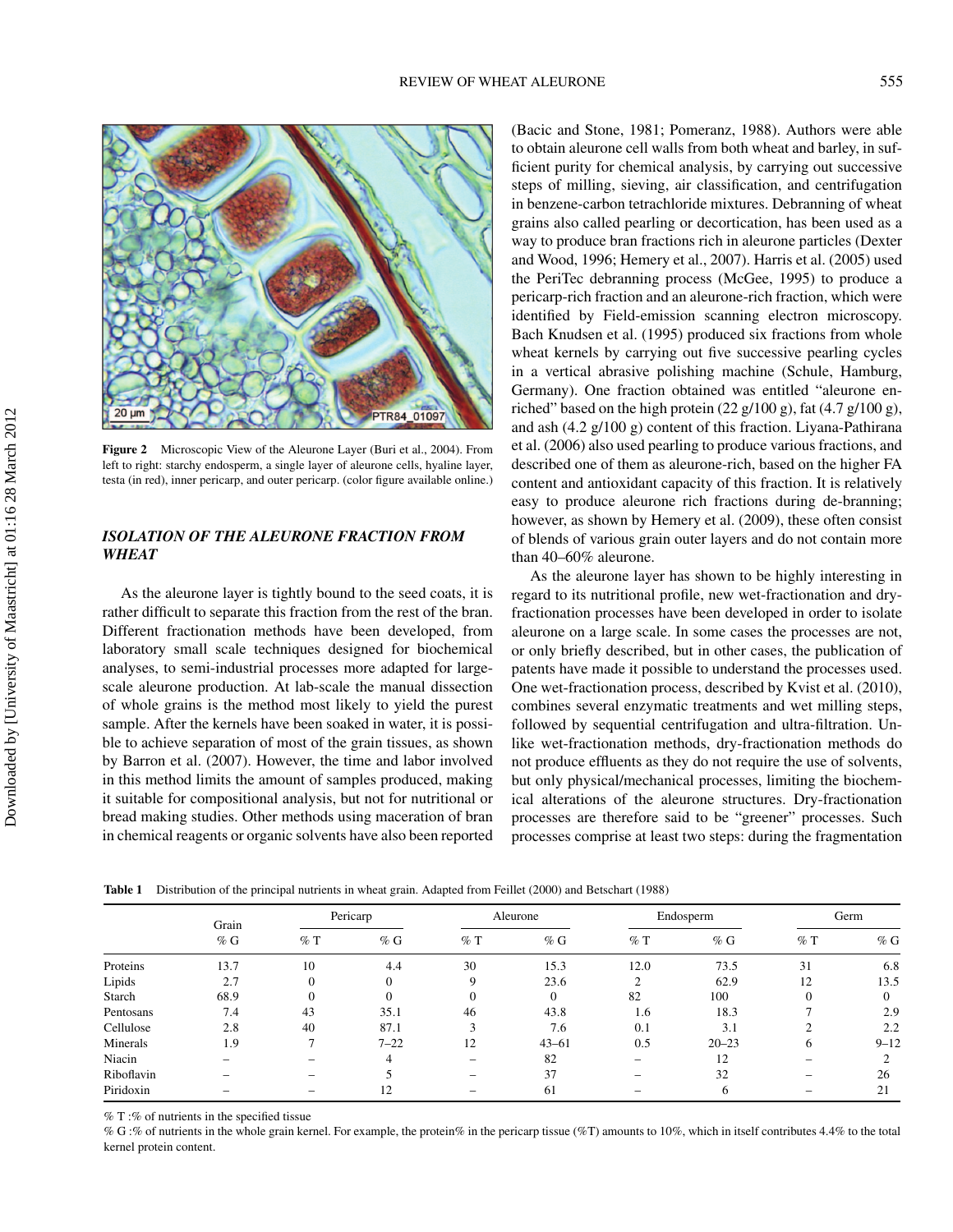step, the various bran tissues are dissociated by grinding, and during the separation step, the particles are sorted out according to certain properties, such as their size, mass, density, or electrostatic properties (Hemery et al., 2007).

Separation methods are also used to insolate aleurone particles, including both well known (air-classification, sieving), and more innovative techniques (electrostatic separation). The processes developed for large-scale aleurone production often combine several fragmentation and separation steps. Some fractionation processes take advantage of properties such as particle size and density, using sieving and air-classification of ground bran to yield fractions rich in aleurone. However, these processes do not allow production of high purity fractions, due to the low differentiation in size and density of the particles generated from the different bran tissue after grinding. For example, the "Wheat Aleurone Flour," fraction used in the experiments of McIntosh et al. (2001), which was supplied by Goodman Fielder Ltd, was isolated by cleaning, steaming, stabilizing, two steps of roller-milling, sieving, and three steps of a combination of fine grinding and by air-classification (Tupper et al., 2001) and still contained 36.5% of starch.

In order to obtain purer aleurone fractions, processes based on the electrostatic properties of the different bran layers have been developed. Electrostatic separation involves first the tribocharging of the particles (by making them impact against each other or against the walls of the charging device), followed by a second step in which the charged particles are separated in an electric field, depending on their acquired charge (Fig. 3). Hemery et al. (2009) observed that the pericarp and aleurone cell walls display different tribo-charging properties enabling separation in an electric field and that the type of cell wall polysaccharides (branched and cross-linked vs. linear and feruloylated) may be the main influencing factor (Hemery et al., 2011). This principle of electrostatic separation has been used by Stone and Minifie (1988) to sort aleurone cells from wheat bran. Wheat bran was first hammer-milled to obtain a blend of aleurone cells, testa, and pericarp particles; then sieved to collect a fraction composed of particles with a diameter of 130 to 290 mm. This sized fraction was electrostatically charged in an elutriator column, and the charged particles were separated by passing them through an electric field. According to the authors, from the initial bran made of 34% of aleurone cells and 66% of pericarp and testa, an almost pure aleurone fraction (95% of aleurone cells) was obtained with a 10% yield.

Since 2002, Bühler AG has filed a series of patents, documenting dry-fractionation processes aiming at isolating the aleurone layer from wheat bran (Bohm et al., 2002; Bohm and Buri et al., 2004; Bohm and Kratzer, 2008). After an initial size reduction step designed to favor the particles separation, the aleurone tissue is separated from the other seed coats by mechanical action (grinding). Following this, the blend of aleurone particles and other outer layer particles undergo a number of separation steps. The particles are charged, either by using a disk-shaped rotor element, or a curved charging pipe; then they are separated in an electrical field using their distinct electrical polarization. The obtained aleurone fraction comprises plateletlike aleurone cells in clusters of five to 40 cells attached to the hyaline layer and to very small amounts of testa, pericarp, and endosperm. The fraction was found to contain 60–90% aleurone, quantified using the biochemical marker method (Hemery et al., 2009) which has proved to be an efficient tool for the assessment of grain tissue proportions within various milling fractions. With this method, a specific biochemical marker is associated with each part of the grain (pericarp, intermediate layers, aleurone cell walls, aleurone intracellular compounds, and endosperm), and the quantification of these five markers allows calculation of the proportion of each grain tissue in the analyzed fraction.



**Figure 3** Examples of free-fall electrostatic separators used for selective sorting of insulator material first differently charged by tribo-electrification. (A) In the fluidised bed, the frequent collisions of particles result in contact charging, and (B) In tribo-charging pipes, charging is due to impacts between particles and the equipment walls. Adapted from Hemery et al. (2007).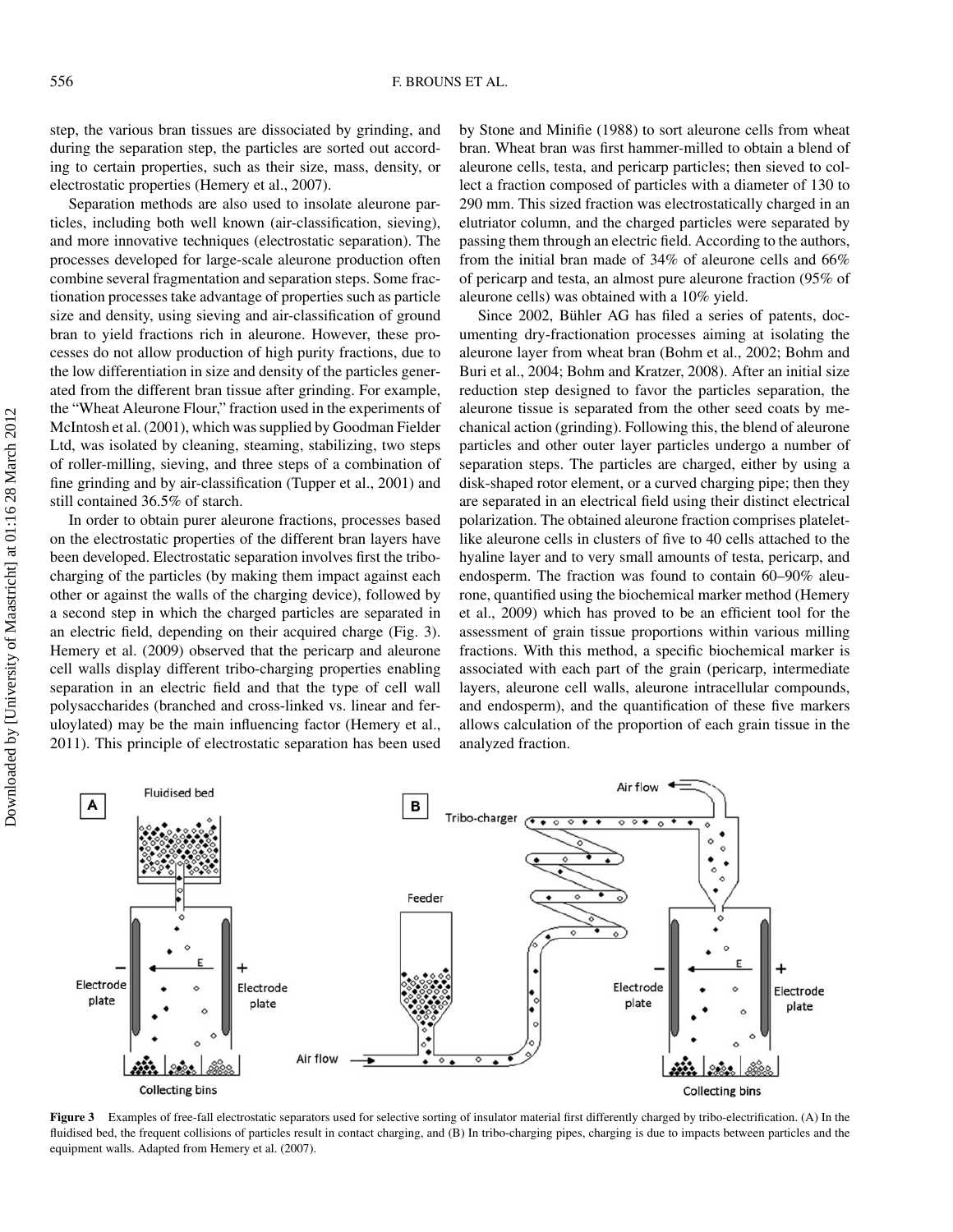

**Figure 4** Cross-linking of the chains by different dehydro-diferulates. B Chemical structure of a linear  $\beta$ -(1,4) linked xylan backbone, substituted with arabinose side residues via  $\alpha$ -(1,3) and  $\alpha$ -(1,2) linkages. C Examples of dehydrodimers of ferulic acid (diferulates) found in wheat aleurone cell walls.

# *COMPOSITION OF THE ALEURONE FRACTION*

The aleurone fraction can be of variable purity depending on the fractionation process used and the amount of aleurone cells recovered.

# *Fiber*

The dietary fiber (DF) content of aleurone has been estimated to be 44–50 g/100 g DM (Amrein et al., 2003), depending on the wheat variety and purity of the aleurone fraction. The major polysaccharides present in the fiber fraction are arabinoxylan  $(65%)$  and  $\beta$ -glucans (29%), while cellulose plays a more minor role (Bacic and Stone, 1981; Saulnier et al., 2007). Arabinoxylans (AX) are made of a linear  $\beta$ -(1,4) linked xylan backbone to which  $\alpha$ -L-arabinofuranose units are attached as side residues via  $\alpha$ -(1,3) and/or  $\alpha$ -(1,2) linkages. Ferulic acid or diferulate residues are esterified to arabinose residues at O-5 (Fig. 4). AX have very heterogeneous structures depending on their degree of branching (not- or mono- or di-substituted by arabinose), distribution of arabinose residues, and degree of polymerization. These variations in structure significantly affect the physical properties of AX. The ratio between arabinose and xylose (A:X) decreases from the pericarp to the endosperm. Thus the neutral AX from the aleurone layer as well as AX from starchy endosperm have a lesser degree of branching than acidic AX from pericarp/testa, which may theoretically improve their solubility and their digestibility. However, because AX from the aleurone layer are cross-linked via diferulates (Fig. 4); the dietary fibers present in the aleurone layer are mostly insoluble (Bach Knudsen et al., 1995; Bunzel et al., 2001; Izydorczyk and Biliaderis, 1995; Saulnier et al., 2007).

# *Minerals*

The micronutrient content of aleurone is described in Table 2. Aleurone is a significant source of phosphorus, magnesium,

**Table 2** Vitamin and mineral contents of the aleurone layer (expressed in mg/100 g of dry aleurone matter). Adapted from Antoine et al. (2002) and Buri et al. (2004)

|                  | Lopez et al.<br>$(2001)^{a}$ | O'Del et al.<br>$(1972)^{b}$ | Pomeranz<br>$(1988)^c$ | Buri et al.<br>$(2004)^d$ |
|------------------|------------------------------|------------------------------|------------------------|---------------------------|
| Vitamins         |                              |                              |                        |                           |
| Thiamin, B1      | 1.6                          |                              | 1.6                    | 1.4                       |
| Riboflavin, B2   | 0.3                          |                              | 1.0                    | 0.2                       |
| Niacin, B3 or PP | 24.0                         |                              | $61.3 - 90.2$          | 32.9                      |
| Pyridoxin, B6    | 0.3                          |                              | 3.6                    | 1.3                       |
| Folates, B9      | 0.8                          |                              |                        | 0.2                       |
| Vitamin E        | 2.0                          |                              |                        | 1.2                       |
| Minerals         |                              |                              |                        |                           |
| Potassium, K     | 1600                         | 1100                         |                        | 2250                      |
| Phosphorus, P    | 1140                         | 1400                         | 3170                   | 2540                      |
| Magnesium, Mg    | 530                          | 600                          |                        | 1030                      |
| Manganese, Mn    | 101                          | 13                           | 8                      |                           |
| Calcium, Ca      | 55                           | 73                           |                        | 93                        |
| Iron, Fe         | 27                           | 19                           | 34                     | 26                        |
| Zinc, Zn         | 8.3                          | 12                           |                        | 14                        |

<sup>a</sup> Aleurone fraction supplied by the company "Goodman Fielder."

<sup>b</sup>Samples obtained by hand dissection.

c Samples obtained by hand dissection (for vitamins analyses) and by bran milling followed by separation of the components in organic liquids (for minerals analyses).

 $dA$ leurone fraction provided by Bühler AG (75–90% pure aleurone cells).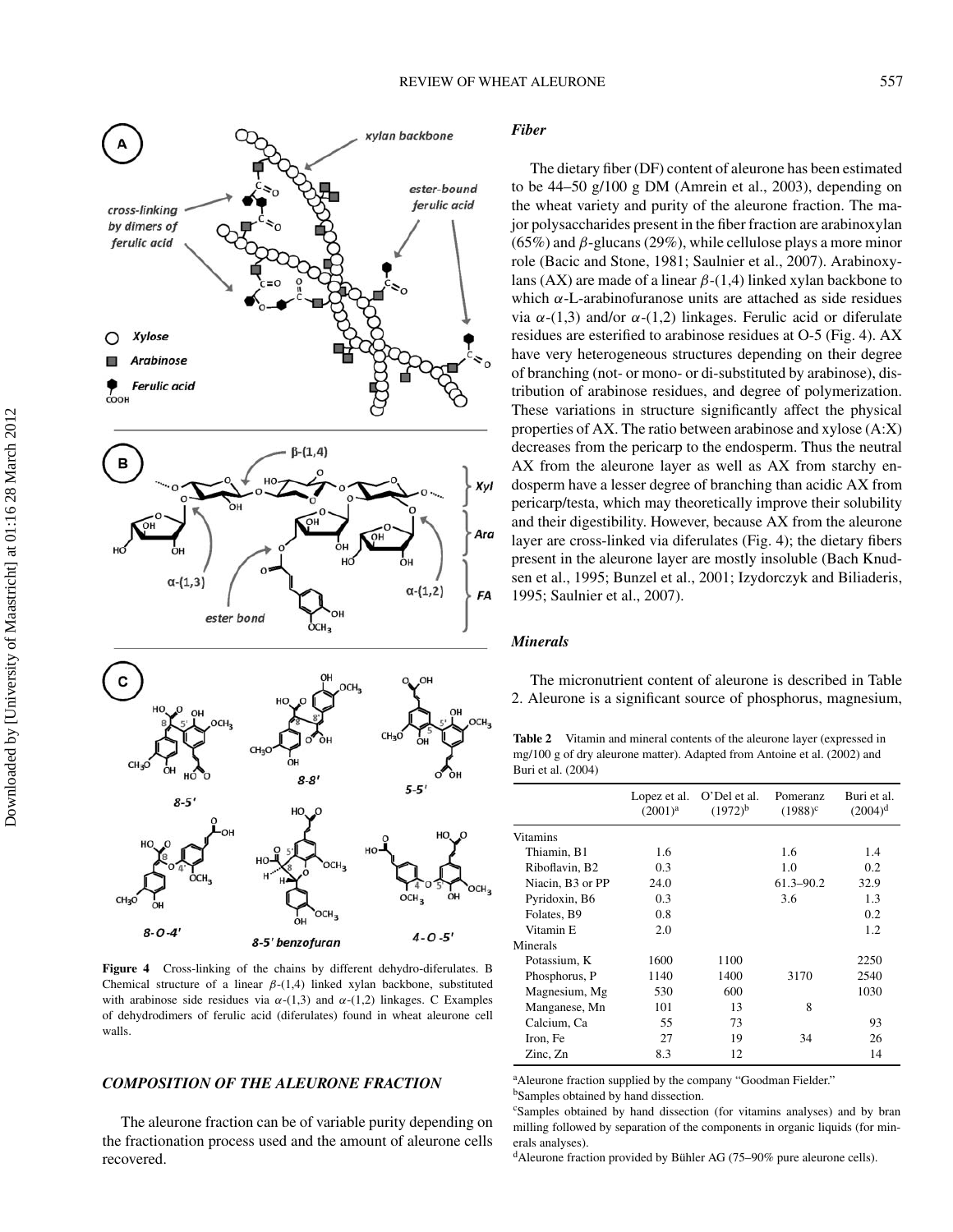manganese, and iron. The phytates in aleurone constitute a phosphorus reserve in the wheat grain and 80% of phosphorus is in phytate form (Pomeranz, 1988) Indeed, the type 1-inclusions are composed of phytic acid (1160 mg/100 g) or myo-inositol phosphate, which forms complexes with calcium, magnesium, or trace elements (particularly zinc). Whole grains are very often blamed for decreasing mineral bioavailability due to the strong mineral chelating properties of its dietary fibers and phytic acid. Recently Schlemmer et al. (2009) reviewed that phytic acid binds strongly to minerals and trace elements under the acidic conditions of the gastric chyme and form soluble complexes, which precipitate after passage into the intestine and thereby reduce the bioavailability of bound trace elements and minerals. However, the authors also concluded that this is counteracted by fermentation of the dietary fibers in the colon leading to the production of short chain fatty acids which reduce the intestinal pH and solubilize formed complexes leading to colonic absorption of calcium, magnesium, zinc, and iron. Moreover, it is considered that any negative effects phytate may have in binding minerals would be offset by the quantity of minerals present in whole grains and its strong antioxidant potential (Levrat-Verny et al., 1999; Schlemmer et al., 2009).

Nevertheless, a daily consumption of whole grains (3 servings per day) will contribute to a good mineral status (Slavin et al., 1999). During germination, phosphatases (endogenous phytase) hydrolyze the phytates releasing its minerals. Additionally, during the baking process, diverse endogeneous and exogenous phytase activities (yeast or sourdough) can be induced through a decrease in pH, an increase in temperature, and hydration of the dough. This degradation of phytates and decrease in pH during sourdough bread making has been shown to improve mineral bioavailability in rats (Lopez et al., 2001). On the other hand, dietary fibers such as resistant starch and fructans may help to improve the mineral bioavailability during their fermentation in the large bowel, compensating for any negative effects of phytates (Lopez et al., 1998).

#### *Vitamins, Betaine, and Choline*

Table 2 shows that the aleurone layer is an important source of thiamin (1.6 mg/100 g), niacin (32.9 mg/100 g), and folate (0.8 mgg). It can be estimated that 100 g of aleurone may provide the recommended daily allowances of these vitamins (Lopez et al., 2001).

Thiamin and riboflavin contents are higher in the aleurone than in other bran layers (0.06 mg/100 g versus 1.6 mg/100 g and trace versus 1 mg/100 g for thiamin and riboflavin, resp.). Moreover, it has been shown that wheat aleurone flour is a significant source of bioavailable folate both within an acute (Fenech et al., 1999) and a longer-term setting (Fenech et al., 2005). Within this short-term randomized crossover intervention study with men and women, an increment of plasma folate was observed after ingestion of 100 g wheat bran (low folate control), 100 g wheat aleurone (500  $\mu$ g folic acid), or 100 g wheat bran +

500  $\mu$ g folic acid (high folate control) (Fenech et al., 1999). The increase in plasma folate during the first 7 hours after ingestion of aleurone was more than four-fold than that of wheat bran  $(P < 0.0001)$  and equivalent to a 500  $\mu$ g folic acid tablet with wheat bran.

Wheat grain is also a good source of other methyl donors, including choline and betaine, and the levels are higher in the aleurone than other layers of the wheat grain (1115, 867, and 23 mg/100 g betaine, and 210, 102, and 28 mg/100 g choline for the aleurone, bran, and flour layers, respectively (Graham et al. 2009)). This reflects well the findings within the in vivo situation, and Price et al. (2007) observed significant postprandial increases in plasma betaine following the consumption of wheat bran (∼two-fold baseline values) but to a greater extent wheat aleurone (∼three-fold baseline values) in healthy adults. In a later study authors further investigated the potential of aleurone by evaluating the habitual consumption of wheat aleurone-rich breads and ready-to-eat cereal products, 27 g of aleurone/day on plasma betaine and related measures (Price et al., 2010). The 4-week intervention showed significantly increased plasma betaine concentrations and resulted in a concomitant decrease in plasma total homocysteine in subjects consuming the aleurone products compared to the refined control products. As betaine functions not only as a methyl donor but also as an osmolyte and lipotrope (Craig, 2004), these studies indicate the potential of betaine within the aleurone fraction. Independent of betaine, the authors also noted a decrease in LDL-cholesterol in subjects consuming the aleurone products, again demonstrating the potential role of aleurone as a functional food ingredient (Price et al., 2010).

#### *Phenolic Compounds*

The main phenolic compounds in aleurone can be ordered in simple phenols; phenolic acids (ferulic acid (FA), p-coumaric acid, sinapic acid (3,5-Dimethoxy-4-hydroxycinnamicacid), syringic acid, vanillic acid), alkylresorcinols, and complex phenols; lignin and lignans.

In the wheat grain, most phenolic acids exist in three forms: soluble free acids, soluble conjugated moieties esterified to sugars, and other low molecular mass compounds, and insoluble bound moieties, esterified to the arabinoxylans and other cell wall structural components. FA and p-coumaric acid are mostly found in the bound form (∼92% and ∼63% respectively), whereas sinapic and vanillic acid are mostly found in the conjugated form (∼69% and ∼67%, respectively) (Li et al., 2008).

Other simple phenols abundant in wheat grain are the alkylresorcinols, which reach concentrations of 280–1400  $\mu$ g/g grain (Chen et al., 2004; Fardet et al., 2008; Landberg et al., 2008). The plasma alkylresorcinol C17:0 to C21:0 ratio reflects the intake of whole grain wheat and rye and as such the plasma total alkylresorcinol concentration appears to be a useful biomarker of whole grain cereal intake (Linko-Parvinen et al., 2007).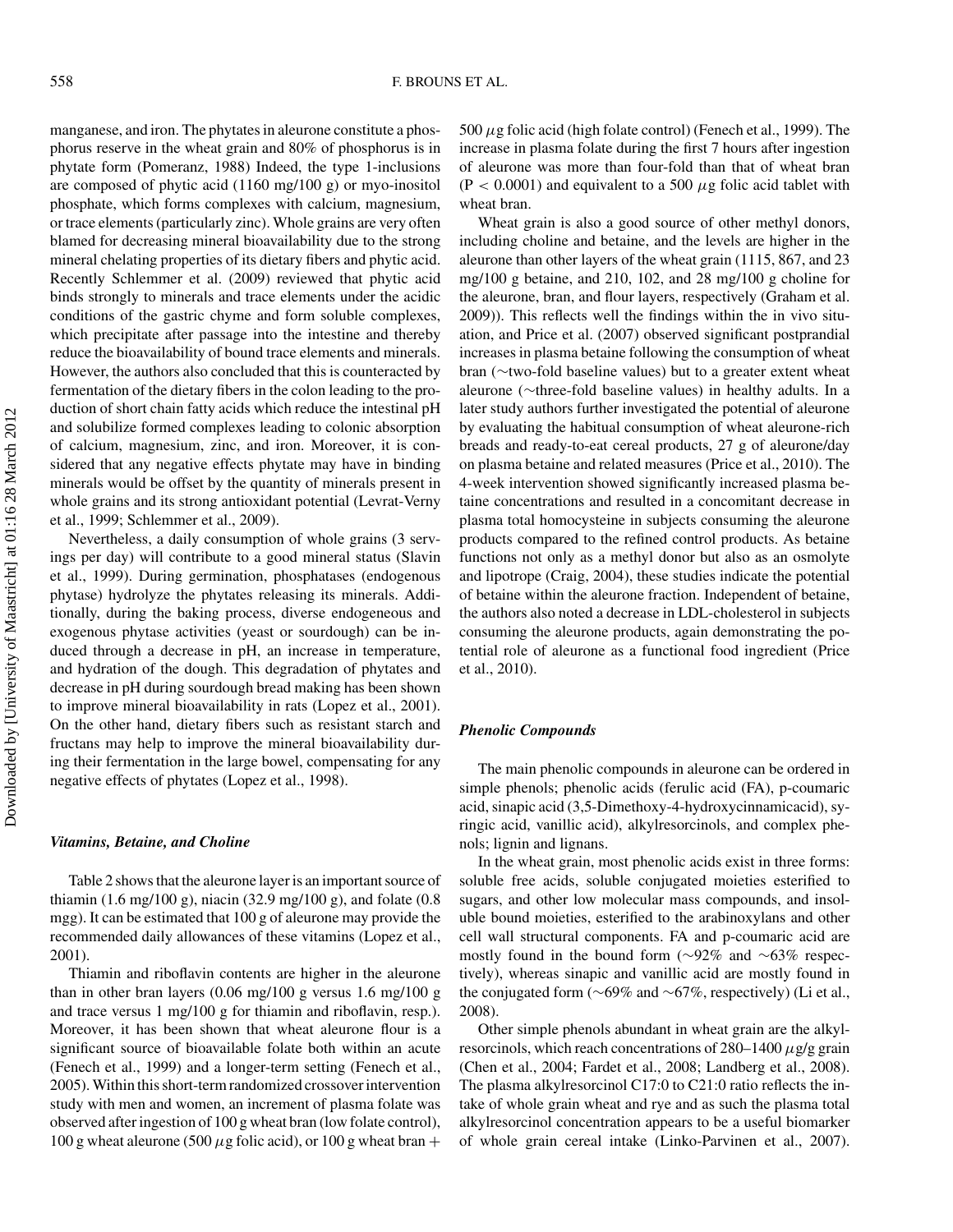|                 | p-OH Benzoic Acid | Vanillic acid | Syringic acid | p-Coumaric acid | Sinapic acid | Ferulic acid | Ferulic acid dimers |
|-----------------|-------------------|---------------|---------------|-----------------|--------------|--------------|---------------------|
| Whole Grain     | 5.0               | $4.9 - 21$    | $-18$         | $15 - 28$       | $60 - 81$    | 399-870      | 19–150              |
| Wheat Bran      | 19.7              | 16.5          | 57.2          | 130–162         | 115–276      | 4610-5670    | 780-1550            |
| Wheat Aleurone* | 28.4              | 20.0          | 90.3          | 160–288         | $269 - 353$  | 6440-7980    | $360 - 950$         |

**Table 3** Phenolic acid composition of wheat grain, wheat bran, and wheat aleurone fractions  $(\mu g/g)$ 

∗Pure hand isolated aleurone or milling aleurone fraction from Buhler AG (70–90% aleurone). Data from Barron et al. (2007), Hemery et al. (2009a; 2010a; ¨ 2010b; 2011), Li et al. (2008), Noort et al. (2010), and Zhou et al. (2004).

However, they are mainly located in the bran, specifically in the testa, and not in the aleurone layer. Moreover, their quantitative presence in bran is also grain type dependent (Landberg et al., 2008). Therefore, to obtain reliable data on whole grain consumption as well as consumption of foods that have been enriched with whole grain bioactives by enrichment with aleurone, it should be noted that there is a necessity to search for other biomarkers that are (also) representative of aleurone intake and/or grain type intake.

# *Ferulic Acid*

Ferulic acid (hydroxycynnamic acid derivative) is the most abundant phenolic compound in grain (Table 3). Concentrations of FA range from 290 to 740  $\mu$ g/g dry matter in durum wheat and from 180 to 870  $\mu$ g/g dry matter in aestivum wheat (Li et al., 2008), with the greatest concentration in the aleurone layer (∼70%) (Piot et al., 2000). Ferulic acid occurs as a structural component of the aleurone cell walls and is responsible for their observed fluorescence properties. Ferulic acid and dimers of this acid (diferulates) have an important role in the structural properties of aleurone fiber, since diferulates are responsible for the cross-links between cell-wall polysaccharides (Fig. 4), and ∼98% of FA is esterified to cell wall arabinoxylan (AX) at the C5 position of arabinose residues. These structural characteristics may be responsible for the relatively poor bioavailability of FA from aleurone (Adam et al, 2002; Klepacka and Fornal, 2006).

Besides its structural function in the cell wall, FA is a potent antioxidant due to its resonance-stabilized phenoxy radical structure. Ferulic acid is able to avoid oxidative damage by the electron donation and hydrogen atom transfer to free radicals (Graf, 1992). Compared to other structure-related antioxidants, its ability to inhibit lipid peroxidation by superoxide (O2•−) scavenging is of greater magnitude than that of cinnamic acid but less than that of caffeic acid (Toda et al., 1991), whereas its ability to inhibit oxidation of low-density lipoprotein (LDL), the main cholesterol carrier in blood, is greater than that of ascorbic acid (Castellucio et al., 1996). The ferulic acid radical (phenoxy radical) that is formed from its oxidation is very stable and does not initiate an oxidative chain reaction of its own (Palacios et al., 1990), since the presence of the methoxy group in the C3 enhances the resonance stabilization (Rietjens et al., 2007; Zhao et al., 2008). The total antioxidant capacity of different wheat fractions is strongly related to the FA content of these fractions (0.960,  $p < 0.00001$ ). This was observed for ten different fractions: eight fractions were obtained by using two debranning processes (peeling and pearling) before grain milling and two other fractions by aleurone enrichment (Mateo Anson et al., 2008). The flour fractions were the lowest in antioxidant capacity. Among the bran fractions the peeling fraction, which is composed of the outermost layers of the kernel (mostly pericarp) displayed the lowest antioxidant activity, while the aleurone fractions displayed the strongest activity. The aleurone content of the fractions was estimated by using biochemical markers as proposed by Hemery et al. (2009), and the antioxidant capacity increased with the purity of the aleurone fraction. This is reflected in the correlation ( $r = 0.962$ ,  $p <$ 0.0001) found between the antioxidant capacity and the aleurone content of the different fractions (Fig. 5). The contribution of FA to the antioxidant capacity of the fraction can be calculated with the trolox equivalent antioxidant capacity (TEAC) assay by multiplying the TEAC value of FA by its content and relating this value to the TEAC of the fraction. FA is responsible for 60% of the antioxidant capacity of aleurone (Mateo Anson et al., 2008). Altogether, aleurone seems to be the key component in the whole grain antioxidant potential, and FA the main responsible compound.

Ferulic acid has been approved in certain countries as a food additive to prevent lipid peroxidation and as a drug for the treatment of cardiovascular and cerebrovascular diseases (Bao-Hua and Jing-Ping, 2005; Graf, 1992). In vitro, FA protects low-density lipoprotein (LDL) from oxidative damage (Casteluccio et al., 1996), and prevents the production of radical oxygen species in cell-culture based inflammatory models (Chang et al., 2003; Hirabayashi et al., 1995; Kong et al., 2007; Maggi–Capeyron et al., 2001; Meng et al., 1994;



**Figure 5** Correlation of the aleurone content in the wheat fraction with the content in total soluble ferulic acid (FA) and the antioxidant capacity (TEAC). The dotted line shows the contribution of ferulic acid to the TEAC of the fraction (From Mateo Anson et al., 2008).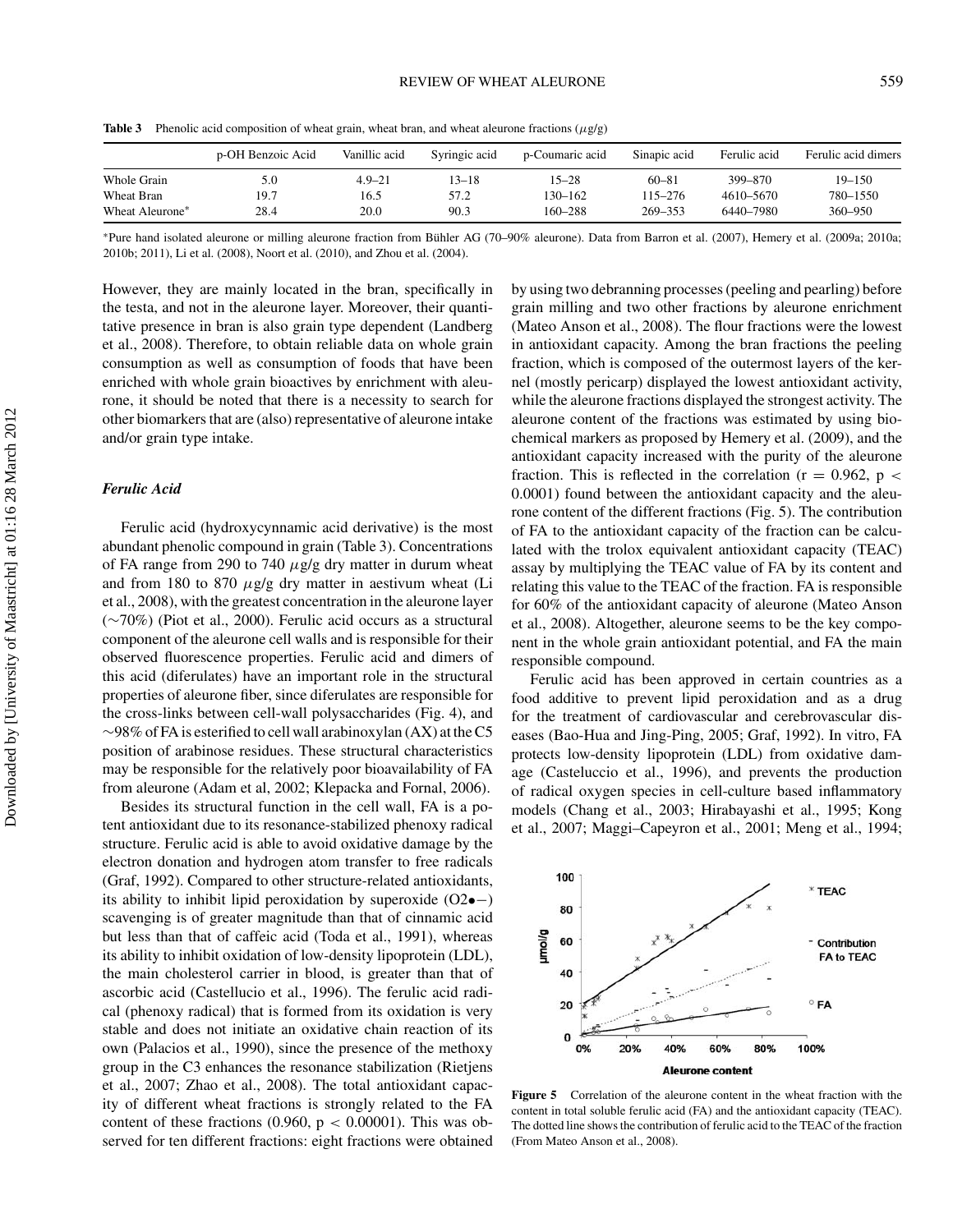Murakami et al., 2002; Ronchetti et al., 2006; Yao et al., 2005). In vivo, FA is able to reduce several inflammatory messengers, such as cytokines and prostaglandins, in different animal models of inflammation. (Cho et al., 2005; Jin et al., 2006; 2006; Jung et al., 2009; Liang et al., 2009; Liu et al. 2004; Sudheer et al. 2008; Yan et al., 2001; Zou et al., 2006). Additionally, a recent study in men shows that FA can reduce the pro-/anti-inflammatory cytokine ratio in an ex vivo induced inflammation (Mateo Anson et al., 2011).

With respect to the in vivo action of FA it needs to be considered that most of the phenolics present in grains are bound to indigestible polysaccharides in the cell wall, which may significantly limit their bioavailability and thus their bioactivity potential in the body. The latter was recently addressed in a paper by Mateo Anson et al. 2009) who discussed that human and rat studies generally show a low urinary FA excretion after high-bran consumption: wheat 2.5–5% and corn 0.4–0.5% as shown by Zhao et al. (2005) Mateo Anson concluded that the FA bioavailability depends on its free form and thus its release from the fiber food matrix. This was a reason to perform a study aiming at monitoring the release of FA during gastrointestinal (GI) transit, also referred to as bioaccessibility. While the bioaccessibility of FA was very low from wheat fractions, such as bran and aleurone, and breads  $\left( \langle 1\% \rangle \right)$ , it was high when free FA was added to flour (60%). The bioaccessibility of FA was studied from different wheat fractions and breads with the use of a dynamic in vitro system that simulates the upper GI transit and digestion. Findings indicated that the bioaccessibility of FA appeared to be determined by the percentage of its free form present. This is a reason for the authors to propose modifications in wheat processing in favor of an increase in the contents of free FA in the cereal matrix, and accordingly increase in bioavailability. The latter was addressed in a follow-up project by Mateo Anson et al. (2009). The objective of their study was to investigate whether different bioprocessing techniques, such as fermentation and enzymatic treatments, could enhance the bioaccessibility of FA from wheat bran. The results of this study showed that bioprocessing of wheat bran by fermentation or by the combined action of hydrolytic enzymes and fermentation promoted the release of phenolic acids and increased their free fraction in the wheat breads. In vitro, a significant increase in the bioaccessibility of the phenolic acids was observed. The most effective process was the combination of fermentation and enzymatic treatment of wheat bran, which increased FA bioaccessibility by 5-fold compared to native bran. Hemery et al. (2010) have also described other techniques that when applied to the bran could increase the bioccessibility of FA from bread using the same in vitro gastrointestinal system. Ultra-fine grinding of bran to a particle size  $<$  50  $\mu$ m (which is roughly under the diameter of an aleurone cell) can disrupt the cell wall and release the intracellular contents of the cell. This improved the bioaccessibility of sinapic acid and FA. However, as most of the FA is located within the cell walls and not intracellularly like the sinapic acid, the improvement on the bioaccessibility was less than by the bioprocessing techniques using fermentation and hydrolytic enzymes targeting the linkages of between cell wall polysaccharides (Hemery et al. (2010).

The impact of this bioprocessing technique was further investigated in vivo in a human bio-availability study (Mateo Anson et al., 2010). Plasma FA was measured in 8 men after the consumption of 300 g of whole wheat bread with bioprocessed bran or native bran (control bread) in a cross-over design. Figure 6 shows that the bioavailability of FA after consuming the whole wheat bread with bioprocessed bran was around 3-fold greater than after consuming the control bread. Besides FA, the bioavailability of syringic acid, vanillic acid, and 3,4-dimethoxybenzoic acid also increased. Other compounds were identified in plasma after 6 h post bread ingestion, mainly phenylpropionic acid and hydroxylated phenylpropionic acid, which are likely to be derived from the colonic metabolism of FA. This increase in FA bioavailability and its metabolites had a minor effect on the plasma total antioxidant capacity, but it was positively associated with the anti-inflammatory effects on an ex vivo induced inflammation in whole blood cultures.

The bioavailability of ferulic acid from wheat aleurone was studied by Hamill et al. (2009). The authors investigated the absorption of FA in 14 human subjects after consumption of 50 g wheat-bran fraction or 50 g wheat-aleurone fraction compared to a control meal balanced for fiber and macronutrients. Both plasma FA and urinary FA showed significant postprandial increases following consumption of the wheat-bran or wheataleurone fractions compared with the control. Plasma concentrations of FA were approximately 5-fold higher than at baseline following consumption of the bran fraction and 6-fold increased after aleurone fraction ingestion. The maximum postprandial plasma FA increase following consumption of the wheat-bran fraction (∼400 nM) was approximately 2.5 times of those previously reported following consumption of 100 g wheat-bran ready-to-eat cereal.



**Figure 6** Plasma concentration ( $\mu$ mol/L) of ferulic acid (FA) over time after the ingestion of the bioprocessed bread or the control bread in men. Baseline is subtracted. Values are medians and IQR,  $n = 8$  (From Mateo Anson et al., 2010).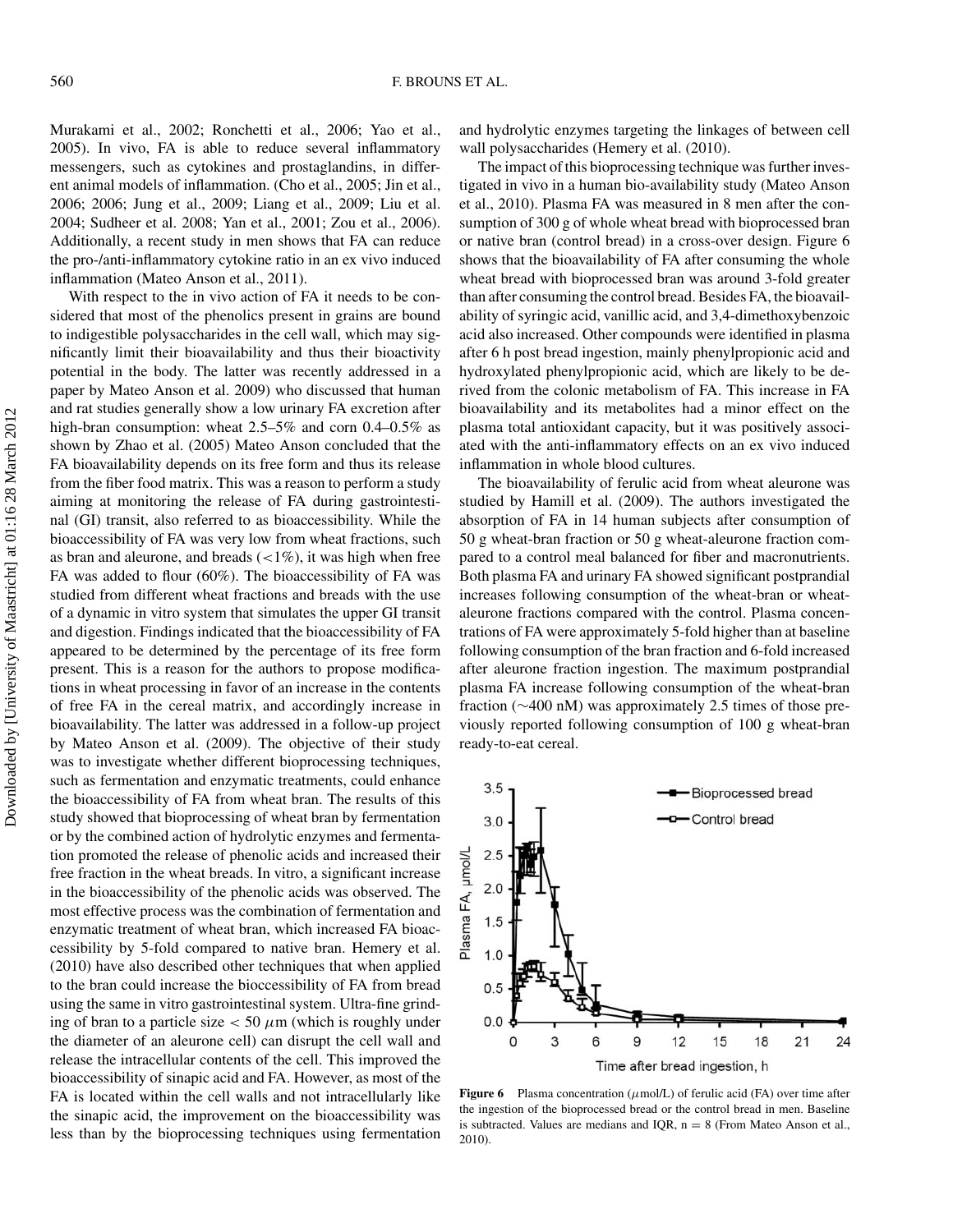#### *Lignans*

The term phyto-estrogen encompasses isoflavone compounds, such as genistein and daidzein, found predominantly in soya products as well as lignans such as matairesinol (MAT) and secoisolariciresinol (SECO), found in many fruits, cereals, and in flaxseed. Lignans occur as minor constituents in many plants where they function as a precursor for the formation of lignin in the plant cell walls. The total lignan content is 7 mg per 100 g for wheat aleurone and 8 mg per 100 g for wheat aleurone micro-milled (Adlercreutz, 2003) (Table 3). The higher values of wheat aleurone micro-milled can probably be attributed to a higher extraction rate after micro milling. Quantitatively, by far the most important lignan is syringaresinol. Wheat contains SECO (8.1  $\mu$ g/100 g), which is concentrated in the aleurone layer (Thompson, 1994). The physiological effects of lignans are mainly based on their antioxidant activity as well as on their potential estrogenic activity after transformation and absorption. Plant lignans may be converted by the intestinal microbiota into the mammalian lignans enterodiol and enterolactone (Heinonen et al., 2001). The structural similarity of lignans to estrogens means that mammalian lignans act either as weak estrogens or as estrogen antagonists. Individuals consuming relatively large amounts of whole grain cereals may therefore have an increased protection against hormone-related cancers (Truswell, 2002; Rowland et al., 2003). Moreover, a high plasma concentration of the mammalian lignan enterolactone has been shown to be correlated with a reduced risk of breast cancer and prostate cancer (Cornwell et al., 2004, Andlauer and Fürst, 1999). These observations have led to a strong interest in the intestinal biotransformation and subsequent bioavailability in man.

# *IMPACT OF ALEURONE ON THE INTESTINAL TRACT*

To understand how wheat aleurone and wheat bran behave in the upper digestive tract, Amrein et al. (2003) carried out an in vitro digestion. The overall digestibility values were found to be around 30% for aleurone, whereas only 13% of the components were digested in wheat bran. In all samples, starch was virtually completely eliminated during digestion, which was reflected in starch digestibility values of 90–95%. About two-thirds of the proteins in aleurone were digested, whereas it was only about 50% in wheat bran. Substantial amounts of ash was still present in digestion residues, indicating, as previously discussed, that minerals may be present mainly in complexes such as phytates. This fact may lead to the assumption that the in vitro measured mineral bioavailability when generalized to the upper digestive tract may be rather poor. Whether unabsorbed minerals become bioavailable in the colon due to fermentations processes which lead to the destruction of the cell walls in which the minerals are "packed," remains to be elucidated. Others studies, carried out in rats and cockerels (Bach Knudsen et al., 1995) addressed the nutritive value of raw and enzyme treated whole grain wheat

and six milling fractions. They showed an increase in aleurone protein digestibility ( $\approx 86\%$ ) compared to wheat bran ( $\approx 75\%$ ). Generally, a strong negative relation between the digestibility of proteins, the digestible energy, and the DF level has been demonstrated. In the rat study, the highest net protein utilization (11.3–11.7%) was found with ingestion of the fractions enriched in aleurone (Bach Knudsen et al., 1995). The effect of enzyme treatment on enhanced true digestibility and biological value was significant for the pericarp/testa rich fraction.

# *Fermentation Profile*

A batch technique using fresh human fecal material has been applied under strictly anaerobic conditions to study the fermentability of aleurone and wheat bran fibers. Fermentability, after an in vitro predigestion of the samples, was established by measuring a decrease of the pH, total gas, hydrogen, and short chain fatty acids (SCFA) production. Wheat bran and aleurone gave similar SCFA ratios with a relatively high molar yield of propionate and butyrate  $(54/21/21)$  for acetate/propionate/butyrate, respectively) (Amrein et al., 2003). Substrate disappearance was determined as neutral sugar decrease and microscopy was used to visualize morphological changes of cell walls during fermentation. Polysaccharides differed considerably in their susceptibility to colonic bacteria. Neutral sugars were almost totally metabolized within 24 h in aleurone, but > 50% remained non-degraded in bran. This may probably be due to the higher cellulose content of bran, which is barely fermentable in the human colon.

Glucose disappearance during the fermentation process occurs mainly within the first few hours and is more pronounced in aleurone due to the presence of mixed-linked  $\beta$ -glucans. Slightly branched arabinoxylans (AX) in aleurone are almost completely degraded within 8 h. In bran, however, substantial amounts are still present after 24 h and a significant increase in A:X ratio after the first fermentation phase can be observed. This indicates that slightly branched AX were degraded preferentially, whereas the highly branched ones were fermented more slowly or remained completely unfermented.

Micrographs confirmed the differences in degradability by colonic bacteria (Amrein et al., 2003). After 8 h of fermentation neither cell clusters nor intact cells were observed in aleurone and only small cell wall fragments remain. In contrast, bran particles were degraded to a much smaller extent. Similar results were observed by Bach Knudsen et al. (1995) who performed studies in rats and cockerels in which they observed that the lowest degradation of cell wall non-starch polysaccharides was found in the pericarp/testa enriched fraction, resp. 24% in rats and 11% in cockerels. Aleurone degradation was 45% in rats and around 24% in cockerels, and endosperm degradation 74% and 43%, respectively. In the pericarp/testa fraction, the degradation of AX and cellulose was almost the same, while the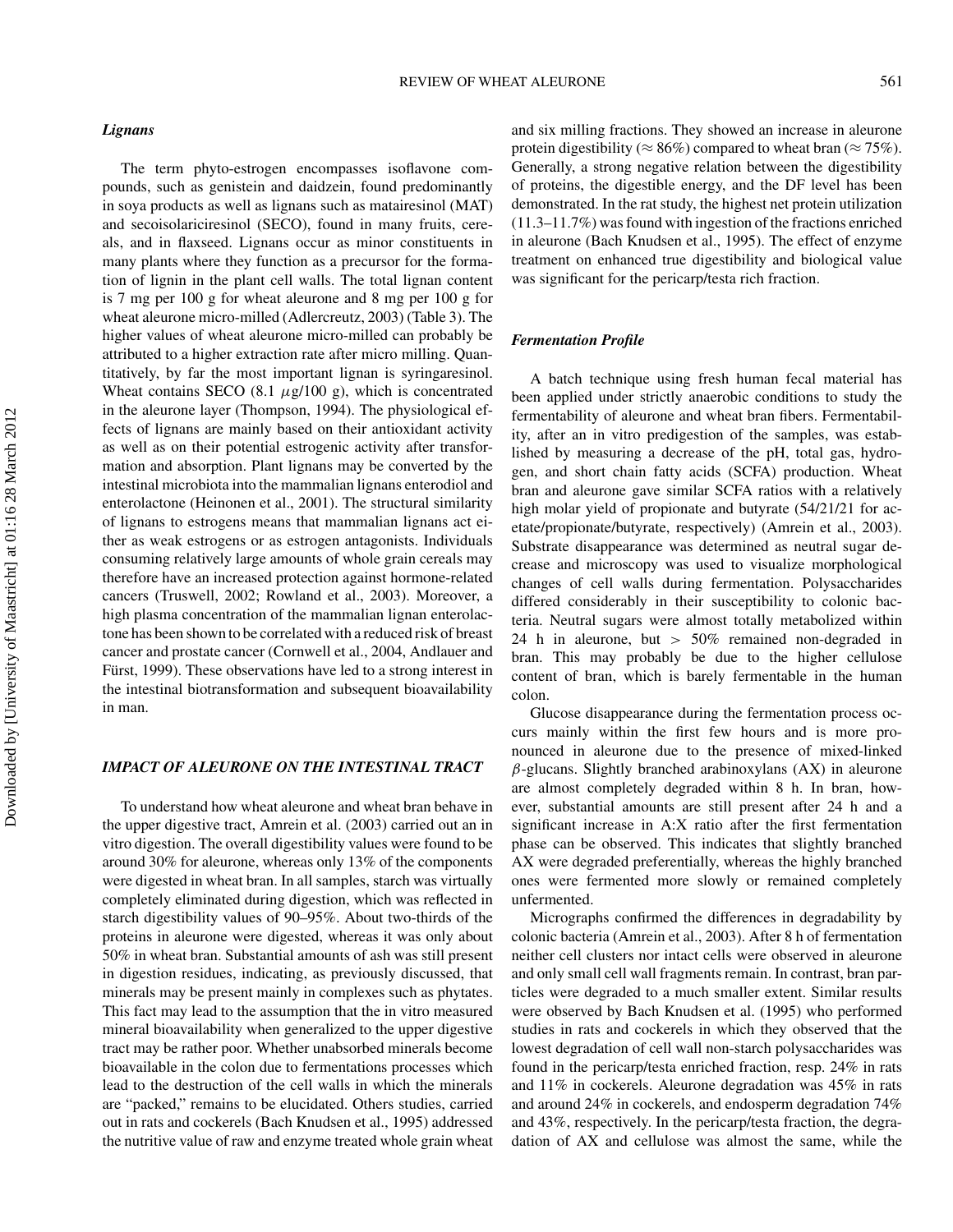digestibility of AX was significantly higher than that of cellulose in the walls of aleurone and endosperm. A strong negative correlation between the degradation of xylose residue and the arabinose:xylose ratio indicates that the degradation of AX varies in response to the degree of branching. Overall it appeared that the degradation of protein and non-starch polysaccharides of the lignified pericarp/testa fraction of wheat bran is much lower than of the fractions rich in aleurone. These poorly fermentable lignified cell wall materials have a high bulking capacity whereas aleurone cells are easily degradable and stimulate microbial activity in the cecum and the colon. Findings are supported by Cheng et al. (1987) who found the highest concentrations of SCFA in cecal contents of rats fed aleurone (1088  $\mu$ mol) compared to rats fed cellulose (264  $\mu$ mol), pericarp/testa (302  $\mu$ mol), or wheat bran (564  $\mu$ mol) diets. These high values, together with the greatly elevated fecal mass of bacteria in that experimental group, are consistent with the high content of fermentable non-cellulosic polysaccharides in the aleurone fraction compared with the wheat bran and pericarp/testa diets. In a recent in vitro study the SHIME (simulator of the human intestinal microbial ecosystem) model (Possemiers et al. 2004) was applied in a continuous fermentation under anaerobic conditions at 37◦C by Possemiers et al. (2009). For this study, the system was inoculated with a fecal sample from a person specifically selected for low initial starting concentrations of bifidobacteria and particularly lactobacilli. Feeding of the system consists of "3 « meals »/day." The various sections of the colon have all a specific pH of 5.6–5.8; 6.2–6.4; 6.6–6.8 in colon ascendens, –transversum, and –descendens, respectively. Before testing started, a stable microbial community was obtained during 2 weeks of nominal "base diet" conditions, after which, for the 3 weeks lasting test period a fraction of the starch in this diet was taken out and replaced with a fraction of the test fiber, in this case aleurone (administered at a daily dose of 2.5 g). After the test period a washout period was put in place, lasting 2 weeks. During the entire experimental period SCFA are measured 3x/wk and plate count for selected bacteria 1x/wk. The results obtained showed that during continuous fermentation in SHIME a sustained production of SCFA was observed along with a significant increase in bifidus counts with a trend for clostridia to decrease. These are the first results showing a potential favorable microbiota modification by aleurone fiber. Additional in vivo human trials are warranted now to also show real life effects.

# *POTENTIAL HEALTH EFFECTS*

# *Cancer Biomarkers*

At present, there is substantial scientific evidence, based on epidemiological studies, case-control studies, human intervention studies, and animal studies to suggest that whole grains and wheat bran may help to reduce the risk of cancer (Slavin et al., 1999; Slavin, 2000; 2004). Isolated aleurone is nutritionally the most interesting fraction of wheat bran, having both a concentrated supply of phytochemicals and antioxidants, and an excellent fiber type to support health. However, to date, only a few studies have been carried out addressing the potential health effects of isolated aleurone on biomarkers for cancer. A rat study by McIntosh et al. (2001) was designed to evaluate wheat aleurone flour (WAF), wheat bran (WB), and cellulose (control) as a source of DF  $(5 \text{ g}/100 \text{ g}$  diet) in a semi-purified high fat diet (20 g/100 g diet). These diets were fed to male rats in which intestinal tumors were induced using the carcinogen azoxymethane. WAF and WB fed rats showed a trend (P  $= 0.06$ ) with 43% fewer colon tumors. WAF fiber influenced some metabolic markers of fermentation in the colon in a similar manner to WB, such as a significantly increased concentration of cecal  $\beta$ -glucuronidase activity and butyrate. This was independent of the bulking effect, and it was associated with a trend to reduce tumor formation. A significant inverse relationship between  $\beta$ -glucuronidase activity and tumor occurrence was observed ( $r^2 = 0.37$ ,  $P = 0.001$ ).

In a study using cell culture (Chung, 2002) quinolone alkaloid was isolated from the n-butanol soluble fraction of the aleurone layer of rice (*Oryza sativa* cv. *Mihangbyo)*. The compound exhibited moderate antineoplastic activity in a human leukemia cell line (U937) with an  $IC_{50}$  value of 118.1  $\mu$ g/mL, based on the MTT (3-[4,5-dimethylthiazol-2-yl]-2,5diphenyltetrazolium bromide) cell proliferation assay.

Recently, several studies were performed on the role of whole grain wheat flour or fractionated wheat aleurone fermentation on colon disease risk reduction. In these studies the material was digested in vitro, subsequently followed by in vitro fermentation, after which the fermentation supernatants were exposed to HT29 cells. The results showed that wheat aleurone and aleurone containing whole grain fractions contribute to decreasing colon cancer risk by the reduction of secondary bile acids production, induction of apoptosis, cell differentiation, and detoxification as a result of colon fermentation (Borowicki, 2010; 2010a; 2010b; Stein et al., 2010; 2011). A very recent work of Ross et al. (2011) points to the fact that favorable changes observed in the colonic metabolism of humans after whole grain consumption compared to the consumption of "refined" white flour products are the result of the importance of both fiber and phytochemical components.

# *CVD Biomarkers*

Recently Sagara et al. (2007) compared the effect of a wheat aleurone based diet vs. a soy based diet on parameters of blood pressure and glycemia in spontaneously SHR/NDmcr-cp(cp/cp) rats. Although both diets led to the supply of phytoestroegens and lignans, the aleurone diet was more effective in reducing symptoms of hypertension as well as hyperglycemia. The authors suggest that wheat aleurone may contribute to the prevention of obesity and hyperlidemia when ingested for a prolonged period of time. Neyrinck et al. (2008) studied the influence of a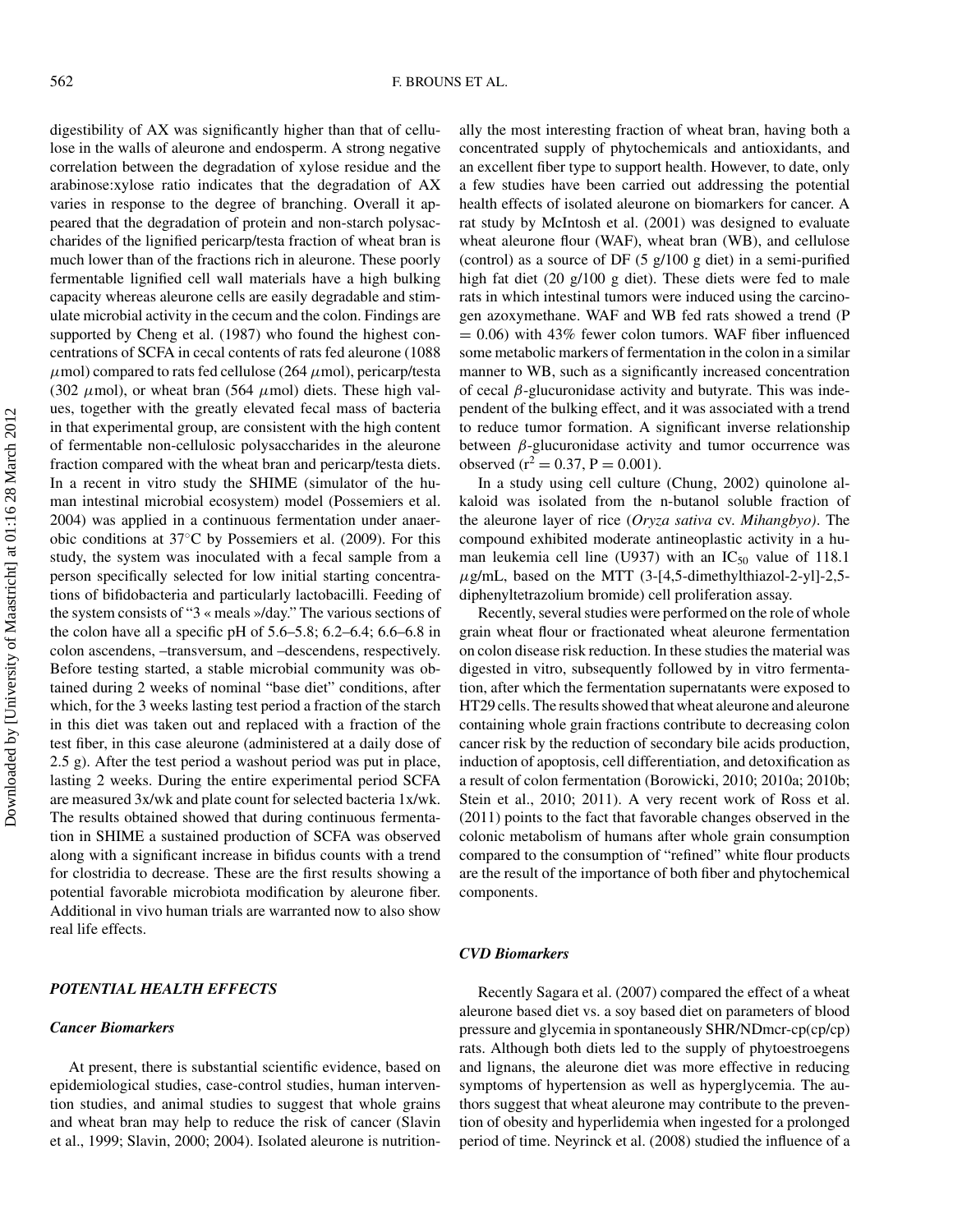| Sample                      | Secoiso-larici-resinol | Matai-resinol | Isolarici-resinol | Larici-resinol | Pino-resinol | Syringa-resinol | Total |
|-----------------------------|------------------------|---------------|-------------------|----------------|--------------|-----------------|-------|
| Wheat Aleurone <sup>*</sup> | 348                    | ت ب           | 882               | 208            | 308          | 6.267           | 8,046 |
| <b>Wheat Aleurone</b>       | 231                    | --            | 841               | 89             | 241          | 5.182           | 6,607 |

**Table 4** Lignan Contents of Aleurone Samples ( $\mu$ g/100 g dry weight)

∗Micro-milled. Data from Adlercreutz et al., 2003.

high fat diet or high fat diet with 10% of wheat bran or wheat aleurone for 3 weeks on obese mice with glucose intolerance. Although no differences in the glucose and lipid homeostasis were observed, the counts of bifidobacteria and lactobacilli were increased in the cecal content, and circulating interleukin (IL)-6 and CD68 mRNA in the visceral adipose tissue were lowered by the diets containing the aleurone fraction or the bran fraction. Also, in the in vitro study by Mateo Anson et al. (2010) bioaccessible compounds from the digestion of wheat aleurone with the TIM system were able to decrease the pro-inflammatory Tumor necrosis factor alpha (TNF- $\alpha$ ) in LPS stimulated U937 macrophages.

Fenech et al. (2005) studied the effect of aleurone flour (ALF) enriched bread on red cell folate and plasma homocysteine. A randomized, controlled intervention, of 16 weeks duration, was performed in free-living healthy men, assigned to one of three groups: ALF, 175 g bread made with ALF and placebo tablet each day; PCS, 175 g bread made with pericarp seed coat (PCS) flour and placebo tablet each day (low-folate control); or folic acid, 175 g bread made with PCS flour and tablet containing 640 mg folic acid each day (high-folate control). The daily folate intake contributed by the bread and tablet was 233 mg in the PCS group, 615 mg in the ALF group, and 819 mg in the folic acid group. The authors observed that plasma and red-cell folate increased significantly ( $P < 0.0001$ ) and plasma homocysteine decreased significantly ( $P < 0.0001$ ) in the ALF and folic acid groups only. Plasma folate and red-cell folate in the ALF group (mean, 95% CI) increased from baseline values of 12·9 (9·9, 15·7) nmol/l and 509 (434, 584) nmol/l to 27·1 (22·5, 31·7) nmol/l and 768 (676, 860) nmol/l, respectively. Plasma homocysteine in the ALF group decreased from 9·1 (8·2, 10·0) mmol/l at baseline to 6·8 (6·2, 7·5) mmol/l after 16 weeks. The authors concluded that a moderate dietary intake of ALF can increase red-cell folate and decrease plasma homocysteine substantially. In addition, Price et al. (2010) also observed a small, but significant, decrease in plasma homocysteine after feeding healthy subjects cereal products containing 27 g aleurone/day for 4 weeks (effect size of intervention -0.62  $\mu$ mol/L). The authors observed no effect on plasma folate status and attributed the change in homocysteine to the high betaine content of the aleurone products fed.

The observations outlined above indicate that health benefits described in individuals that regularly consume whole grain foods are strongly related to the amount of aleurone present in whole grain. It is therefore possible that non-whole grain foods may achieve similar beneficial effects by aleurone enrichment.

# *POTENTIAL USE IN FOOD*

Substantial application work has been carried out in developing a white bread with whole grain characteristics (Atwell et al., 2007). It was shown that bread with a 20% replacement of flour with aleurone has the nutritional benefits of whole wheat bread, but looks and tastes more like white bread. Table 5 provides formulations for both aleurone and whole wheat bread and presents a nutritional comparison. According to US food legislation, using a 20% replacement level, a bread was obtained that could be marketed with the claim "Good Source of Fiber" or 2.5gTDF/50 g serving similar to that of whole wheat, but with a markedly whiter crumb and a milder flavor and taste compared to regular whole grain bread. Increasing the replacement level to 25% and using whole wheat as the base flour meets the claim 'Excellent Source of Fiber' claim, or 5 g TDF/50 g serving of bread." The taste and texture of this bread is similar to that of whole wheat. Replacing 11% of whole wheat flour with cottonseed fiber will also yield high fiber bread. However, as can be seen in Table 6, the nutritive value added to the bread fortified with aleurone versus cottonseed fiber is significant. As the addition of wheat outer layers is known to reduce some of the bread quality (e.g., bread volume, crumb appearance), the recipe needs to be adapted when aleurone is used, in order to preserve an attractive bread aspect. Noort et al. (2010) prepared breads by replacing 9% of the white flour by bran and aleurone (with both initial samples and samples ground to various particle sizes). They observed that both fractions exerted a negative effect on gluten yield and bread volume, and that aleurone breads displayed a lower volume than bran breads, with the bread

**Table 5** Aleurone and whole wheat bread formulations (Atwell, 2007)

| Ingredient                      | Aleurone<br>Bakers%    | <b>Whole Wheat</b><br>Bakers% |
|---------------------------------|------------------------|-------------------------------|
| Bread Flour $(11-13\%$ protein) | 100.0                  | 0.0                           |
| Whole Wheat Flour               | 0.0                    | 100.0                         |
| Aleurone                        | 20.0                   | 0.0                           |
| Vital Wheat Gluten              | $3.0 - 4.5^{\text{a}}$ | 4.0 <sup>a</sup>              |
| Sugar                           | 10.0                   | 10.0                          |
| Shortening                      | 4.0                    | 4.0                           |
| Non-fat Dry Milk                | 3.0                    | 3.0                           |
| Salt                            | 2.0                    | 2.0                           |
| Dough Conditioner               | 1.5                    | 1.5                           |
| Yeast                           | 4.5                    | 4.5                           |
| Water                           | $83.5^{b}$             | $76.0^{b}$                    |

adependent on protein level of bread flour

b<sub>Dependent</sub> on flour moisture and gluten level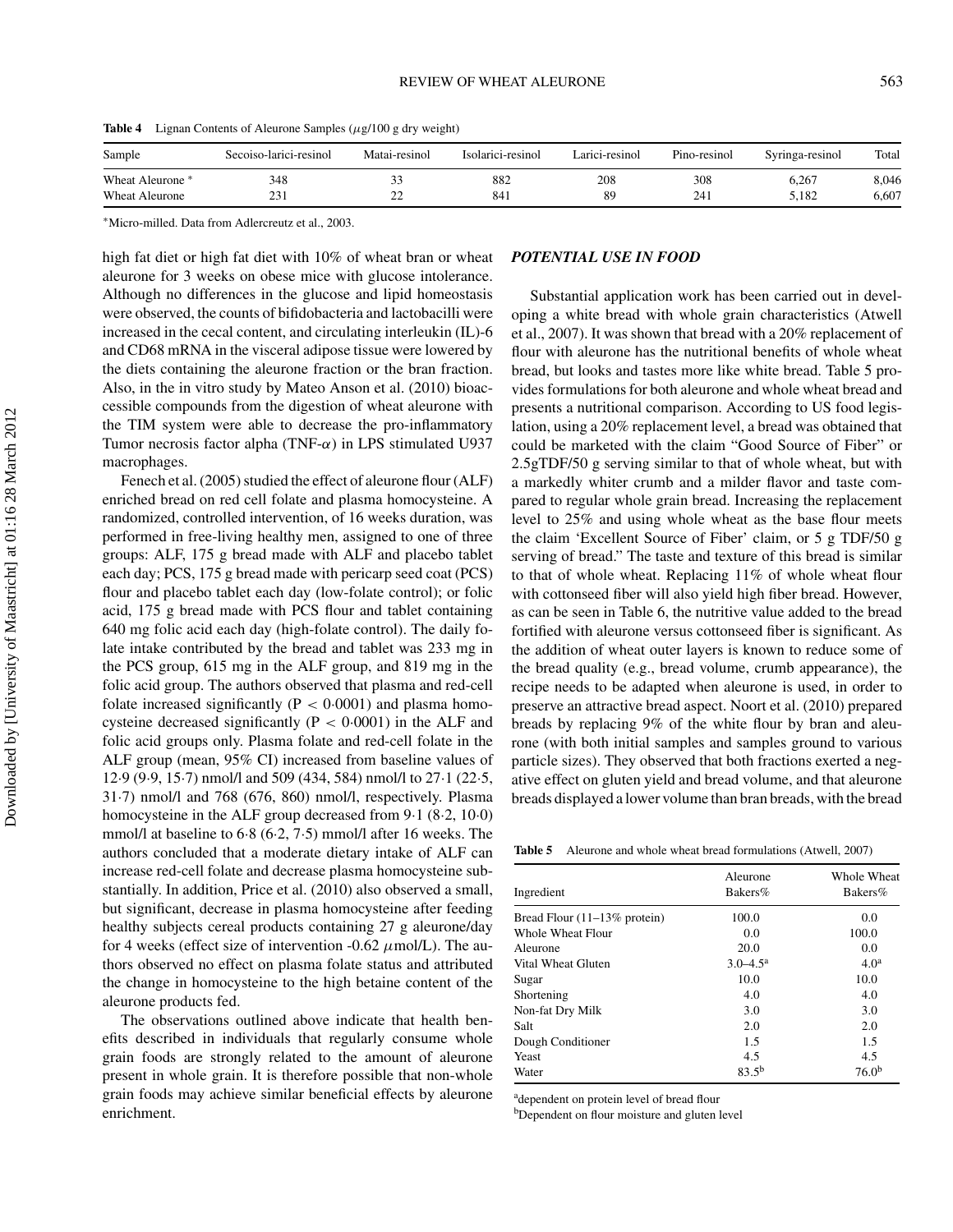Downloaded by [University of Maastricht] at 01:16 28 March 2012 Downloaded by [University of Maastricht] at 01:16 28 March 2012

Table 6 Nutritional composition of whole wheat bread vs. aleurone enriched bread

| Nutritional Comparison     |      | Whole Wheat Bread <sup>a</sup> | Aleurone Bread <sup>b</sup> | High Fiber Aleurone <sup>c</sup> | High Fiber Cottonseed <sup>d</sup> |  |
|----------------------------|------|--------------------------------|-----------------------------|----------------------------------|------------------------------------|--|
| Serving size               |      | 50 g                           | 50 g                        | 50 g                             | 50 g                               |  |
| Calories                   | Kcal | 124                            | 116,50                      | 123,00                           | 113,50                             |  |
| <b>Total Fat</b>           | g    | 1.78                           | 1,70                        | 2,70                             | 2,50                               |  |
| Cholesterol                | mg   |                                | 0.00                        | 0.00                             | 0,00                               |  |
| Sodium                     | mg   | 236                            | 217,50                      | 258,00                           | 267,00                             |  |
| <b>Total Carbohydrate</b>  | g    | 20.64                          | 23,00                       | 23,00                            | 23,00                              |  |
| <b>Total Dietary Fiber</b> | g    | 6.8                            | 3,10                        | 5,00                             | 6,00                               |  |
| Insoluble                  | g    |                                | 2,30                        | 3,80                             | 5,20                               |  |
| Soluble                    | g    |                                | 0,80                        | 1,20                             | 0,80                               |  |
| Sugars                     | g    | 2.79                           | 3,40                        | 3,40                             | 3,20                               |  |
| Protein                    | g    | 6.48                           | 4,70                        | 6,00                             | 5,30                               |  |
| Niacin                     | mg   |                                | 5,05                        | 2,80                             | 1,19                               |  |
| Calcium                    | mg   | 53.50                          | 15,00                       | 31,75                            | 28,05                              |  |
| Iron                       | mg   | 1.22                           | 1,48                        | 1,43                             | 0,95                               |  |
| Vitamin B1 (Thiamin)       | mg   | 0.18                           | 0,27                        | 0.19                             | 0.13                               |  |
| Vitamin B6 (Pyridoxine)    | mg   | 0.15                           | 0, 10                       | 0, 19                            | 0, 10                              |  |
| Ash                        | $\%$ | 1.91                           | 0,89                        | 1,37                             | 2,07                               |  |
| Moisture                   | $\%$ | 19.29                          | 39,60                       | 34,80                            | 37,00                              |  |

<sup>a</sup>USDA Nutrient Data Base nr 18075, bread whole wheat commercially prepared.

b20% replacement of enriched white flour w/ HWW aleurone

c 25% replacement of whole wheat flour w/ HWW aleurone

d11% replacement of whole wheat flour w/ cottonseed fiber

containing non-ground aleurone displaying a volume 13% smaller than the bread prepared with non-ground bran (Fig. 7).

The whiteness and flavor of aleurone bread products are important factors for white bread consumers. Unacceptability of whole wheat bread among white bread consumers is thought to be due to the bran present in whole wheat, which contributes to not only color but also to flavor and taste. Aleurone enrichment of white bread appears to overcome these effects. Aleurone can be used in many other applications in addition to bread, for example, in buns, pizza crust, muffins, piecrust, cakes, and cookies. Depending on the application, incorporating aleurone can yield the nutritional benefits of using whole wheat flour but



**Figure 7** Effect of the particle size of wheat bran and aleurone fractions on bread volume. The average bread volume of reference bread (white bread) is indicated with the dotted line and the grey box indicates its standard deviation. Adapted from Noort et al. (2010).

with the taste and texture of the same product made with white flour (Brouns et al., 2010).

# *CONCLUSION*

Wheat aleurone is an exciting new natural ingredient for product developers to have in their toolboxes. It has a high micronutrient content and antioxidant capacity. Aleurone allows product developers to bring the natural goodness of whole grains to products without some of the color and appearance factors that have inhibited the desirability of whole grain products to date, especially in children. It enables food companies to develop natural products with broad appeal to the general consumer but maybe most importantly it provides a vehicle to get important whole grain nutrients to the overall population. Additionally, it allows the creation of more nutrient dense foods for individuals that have low energy intakes such as the elderly. The current data also points to the fact that apart from fiber the bioactive components associated with the fiber are also of significant value for the observed effects of cereal consumption over that of refined foods.

# *REFERENCES*

- Adam, A., Crespy, V., Levrat-Verny, M. A., Leenhardt, F., Leuillet, M., Demigne, C., and Remesy, C. (2002). The bioavailability of ferulic acid is governed primarily by the food matrix rather than its metabolism in intestine and liver in rats. *J. Nutr.* **132**: 1962–1968.
- Adlercreutz, H. (1984). Does fiber-rich food containing animal lignan precursors protect against both colon and breast cancer? An extension of the "fiber hypothesis." *Gastroenterology.* **86**: 761–763.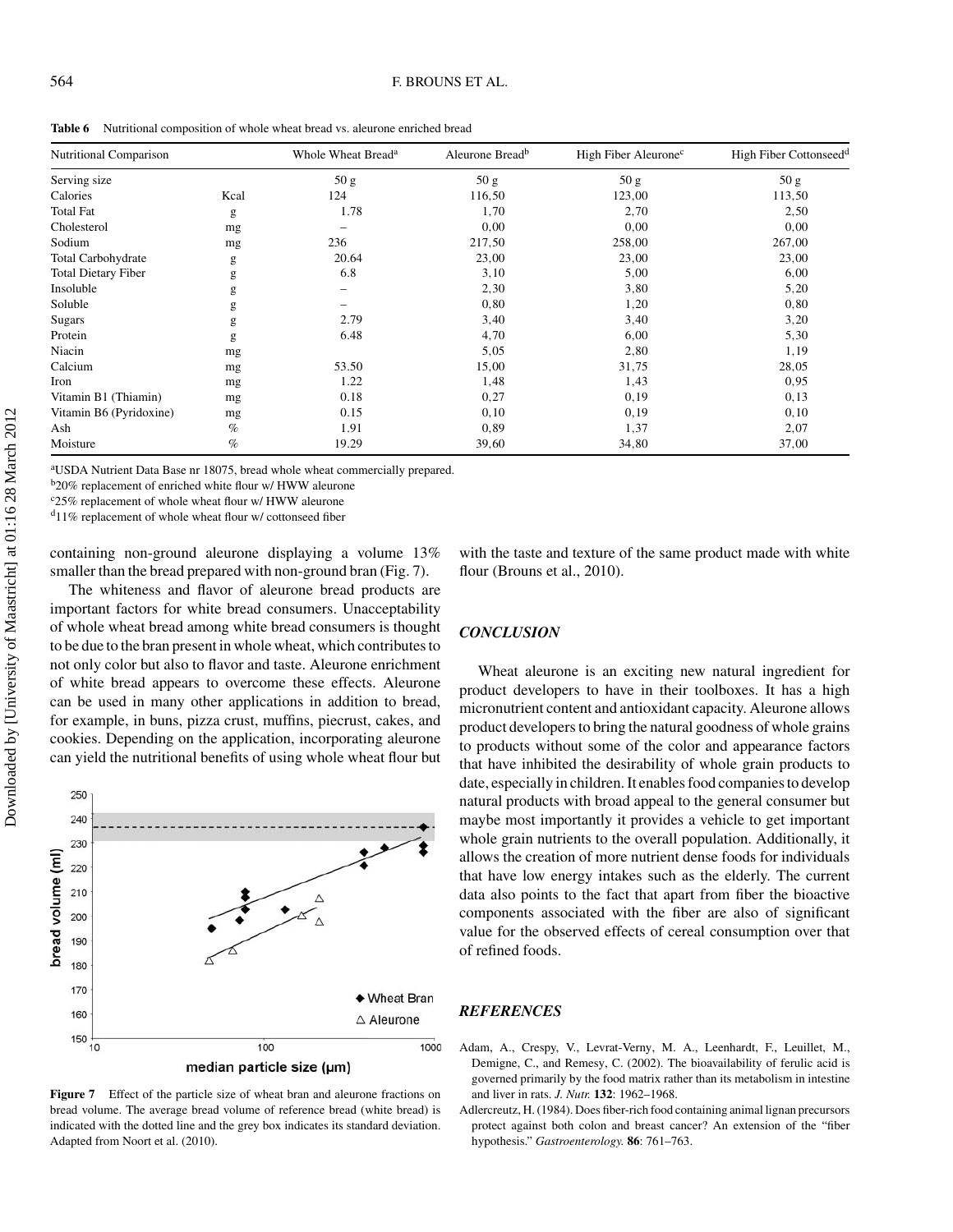- Adlercreutz, H. (2003). Phytoestrogens and breast cancer. *J. Steroid BioChem.istry and Molecular Biology.* **83**: 113–118.
- Amrein, T. M., Gränicher, P., Arrigoni E., and Amado, R. (2003). In vitro digestibility and colonic fermentability of aleurone isolated from wheat bran. *Lebensm.-Wiss. U.-Technol.* **36**: 451–460.
- Andlauer, W. and Fürst, P. (1999). Does cereal reduce the risk of cancer? Am. *Assoc. Cereal Chem.* **44**: 76–78.
- Antoine, C., Lullien-Pellerin, V., Abecassis, J., and Rouau, X. (2002). Intérêt nutritionnel de la couche à aleurone du grain de blé. Sciences des Aliments. **22**: 545–556.
- Antoine, C., Peyron, S., Mabille, F., Lapierre, C., Bouchet, B., Abecassis, J., and Rouau, X. (2003). Individual contribution of grain outer layers and their cell wall structure to the mechanical properties of wheat bran. *J. Agric. Food Chem.* **51**: 2026–2033.
- Atwell, B., von Reding, W., Earling, J., Kanter, M., Snow, K. (2007). Aleurone: processing, nutrition, product development, and marketing. In: *Whole Grains Health. Chapter 10*. Marquart, L., Jacobs, D.R., Jr., McIntosh, G.H., Poutanen, K., Reick, M., Eds., Blackwell Publishing.
- Bach Knudsen, K. E., Steenfeldt, S., Borsting, C. F., and Eggum, B. O. (1995). The nutritive value of decorticated mill fractions of wheat. 1. Chemical composition of raw and enzyme treated fractions and balance experiments with rats. *Anim. Feed Sci. Technol.* **52**: 205–225.
- Bacic, A. and Stone, B. A. (1981). Isolation and ultrastructure of aleurone cell walls from wheat and barley. *Austrialian J. Plant Physiol.* **8**: 453– 474.
- Bacic, A. and Stone, B.A. (1981). Chemistry and organization of aleurone cell wall components from wheat and barley. *Aust. J. Plant Physiol.* **8**: 475– 495.
- Bao-Hua, W. and Jing-Ping, O.-Y. (2005). Pharmacological actions of sodium ferulate in cardiovascular system. *Cardiovasc Drug Rev.* **23**:161–172.
- Barron, C., Surget, A., and Rouau, X. (2007). Relative amounts of tissues in mature wheat (triticum aestivum l.) grain and their carbohydrate and phenolic acid composition. *J. Cereal Sci.* **45**: 88–96.
- Betschart, A.A. (1988). Nutritional quality of wheat and wheat foods. In: *Wheat: Chemistry and Technology*, vol. 2, pp. 99–130. Pomeranz, Y., Ed., American Association of Cereal Chemists, St Paul, MN.
- Bohm, A. and Buri, R. (2004). Composition comprising aleurone, method of administering the same, and method of manufacturing the same. Buhler AG, US Patent 2004/0258776 A1.
- Bohm, A. and Kratzer, A. (2008). Method for isolating aleurone particles. Buehler AG, US Patent 7431228 B2.
- Bohm, A., Bogoni, C., Behrens, R., and Otto, T. (2002). Method for the extraction of aleurone from bran. Buhler AG, WIPO Patent: WO 02/15711 A2.
- Borowicki, A., Michelmann, A., and Stein, K. (2011). Fermented wheat aleurone enriched with probiotic strains LGG and Bb12 modulates markers of tumor progression in human colon cells. *Nutr Cancer.* **63**: 151–160.
- Borowicki, A., Stein, K., and Scharlau, D. (2010a) Fermentation supernatants of wheat (Triticum aestivum L.) aleurone beneficially modulate cancer progression in human colon cells. *J Agric Food Chem.* **58**: 2001–2007.
- Borowicki, A., Stein, K., and Scharlau, D. (2010b) Fermented wheat aleurone inhibits growth and induces apoptosis in human HT29 colon adenocarcinoma cells. *Br J Nutr.* **103**: 360–369.
- Brouns, F., Adam-Perrot, A., Atwell, B., and Reding, W.V. (2010). Nutritional and technological aspects of wheat aleurone fiber: Implications for use in food. In: *Dietary Fiber: New Frontiers for Food and Health*, pp. 395–413. van der Kamp, J.W.M, Jones, J., McCleary, B., and Topping, D., Eds., Wagenbingen Academic Publishers, The Netherlands.
- Bunzel, M., Ralph, J., Marita, J.M., Hatfield, R.D., and Steinhart, H. (2001). Diferulates as structural components in soluble and insoluble cereal dietary fiber. *J. Sci. Food Agric.* **81**: 653–660.
- Buri, R.C., Von Reding, W., and Gavin, M.H. (2004). Description and characterization of wheat aleurone. *Cereal Foods World.* **49**: 274–282.
- Castellucio, C., Bolwell, G. P., Gerrish, C., and Rice-Evans, C. (1996). Differential distribution of ferulic acid to the major plasma constituents in relation to its potential as an antioxidant. *Biochem. J.* **316**: 691–694.
- Chan, J.M., Wang, F., and Holly, E.A. (2007) Whole grains and risk of pancreatic cancer in a large population-based case–control study in the San Francisco Bay area, California. *Am J Epidemiol.* **166**: 1174–1185.
- Chatenoud, L., La Vecchia, C., and Franceschi, S. (1999). Refined-cereal intake and risk of selected cancers in Italy. *Am J Clin Nutr.* **70**: 1107–1110.
- Chatenoud, L., Tavani, A., and La Vecchia, C. (1998). Whole grain food intake and cancer risk. *Int J Cancer.* **77**: 24–28.
- Chen, Y., Ross, A. B., Aman, P., and Kamal-Eldin, A. (2004). Alkylresorcinols as markers of whole grain wheat and rye in cereal products. *J. Agricultural and Food Chemistry.* **52**: 8242–8246.
- Cheng, B. Q., Trimble, R. P., Illman, R. J., Stone, B. A., and Topping, D. L. (1987). Comparative effects of dietary wheat bran and its morphological components (aleurone and pericarp-seed coat) on volatile fatty acid concentrations in the rat. *Brit. J. Nutr.* **57**: 69–76.
- Chiang, L.-C., Ng, L.T., Chiang, W., Chang, M.-Y., and Lin, C.-C. (2003). Immunomodulatory activities of flavonoids, monoterpenoids, triterpenoids, iridoid glycosides and phenolic compounds of plantago species. *Planta Med*. **69**: 600–604.
- Cho, J., Kim, H., Kim, D., Yan, J., Suh, H., and Song, D. (2005). Inhibitory effects of long-term administration of ferulic acid on astrocyte activation induced by intracerebroventricular injection of beta-amyloid peptide (1–42) in mice. *Prog Neuro-Psychoph.* **29**: 901–907.
- Chung, H. S. (2002). A quinolone alkaloid, from the aleurone layer of Oryza sativa cv. Mihyangbyo, inhibits growth of cultured human leukemia cell. *Nutraceuticals and Food.* **7**: 119–122.
- Cornwell, T., Cohick, W., and Raskin, I. (2004). Dietary phytoesterogens and health. *Phytochemistry* **65**: 995–1016.

Craig, S.A.S. (2004). Betaine in human nutrition. *Am. J. Clin. Nutr.* **80**: 539–549.

- Dexter, J.E. and Wood, P.J. (1996). Recent applications of debranning of wheat before milling. *Trends in Food Science and Technology*. **7**: 35–41.
- Esmaillzadeh, A., Mirmiran, P., and Azizi, F. (2005) Wholegrain consumption and the metabolic syndrome: A favorable association in Tehranian adults. *Eur J Clin Nutr.* **59**: 353–362.
- Evers, A.D., Reed, M., 1988. Some novel observations by scanning electron microscopy on the seed coat and nucellus of the mature wheat grain. *Cereal Chemistry*, **65**, 81–85.
- Fardet, A. (2010). New hypotheses for the health-protective mechanisms of whole-grain cereals: what is beyond fiber? *Nutrition Research Reviews.* **23**: 65–134.
- Fardet, A., Rock, E., and Remesy, E. (2008). Is the antioxidant potential of whole-grain cereals and cereal products well reflected in vivo? *J. Cereal Science.* **48**: 258–276.
- Feillet, P. (2000). Le grain de ble , Composition et Utilisation. INRA Editions, Paris. 208 pp.
- Fenech, M., Noakes, M., Clifton, P., Topping, D., 1999. Aleurone flour is a rich source of bioavailable folate in humans. *Journal of Nutrition*, **129**, 1114–1119.
- Fenech, M., Noakes, M., Clifton, P., and Topping, D. (2005) Aleurone flour increases red-cell folate and lowers plasma homocyst(e)ine substantially in man. *British J. Nutrition* **93**: 353–360.
- Fincher, G.B. and Stone, B.A. (1986). Cell walls and their components in cereal grain technology. In: *Advances in Cereal Science and Technology*, Vol. 8, pp. 207–295. Pomeranz, Y., Ed., American Association of Cereal Chemists, St Paul, MN.
- Fulcher, R.G., O'brien, T.P., and Lee, J.W. (1972). Studies on the aleurone layer. I. Conventional and fluorescence microscopy of the cell wall with emphasis on phenol-carbohydrate complexes in wheat. *Aust. J. Biol. Sci.* **25**: 23–34.
- Graf, E. (1992). Antioxydant potential of ferulic acid. *Free Radic. Biol. Med.* **13**: 435–448.
- Graham, S.F., Hollis, J.H., Miguad, M., and Browne, R.A. (2009). Analysis of betaine and choline content of aleurone, bran, and flour fractions of wheat (Triticum aestivum L.) using (1)H nuclear magnetic resonance (NMR) spectroscopy. *J. Agric. Food Chem.* **57**: 1948–1951.
- Hamill, L. L., Keaveney, E. M., Price, R. K., Wallace, J. M. W., Strain, J. J., and Welch, R. W. (2009). Absorption of ferulic acid in human subjects after consumption of wheat-bran and wheat-aleurone fractions. *Proceedings of the Nutrition Society.* **67**: E255.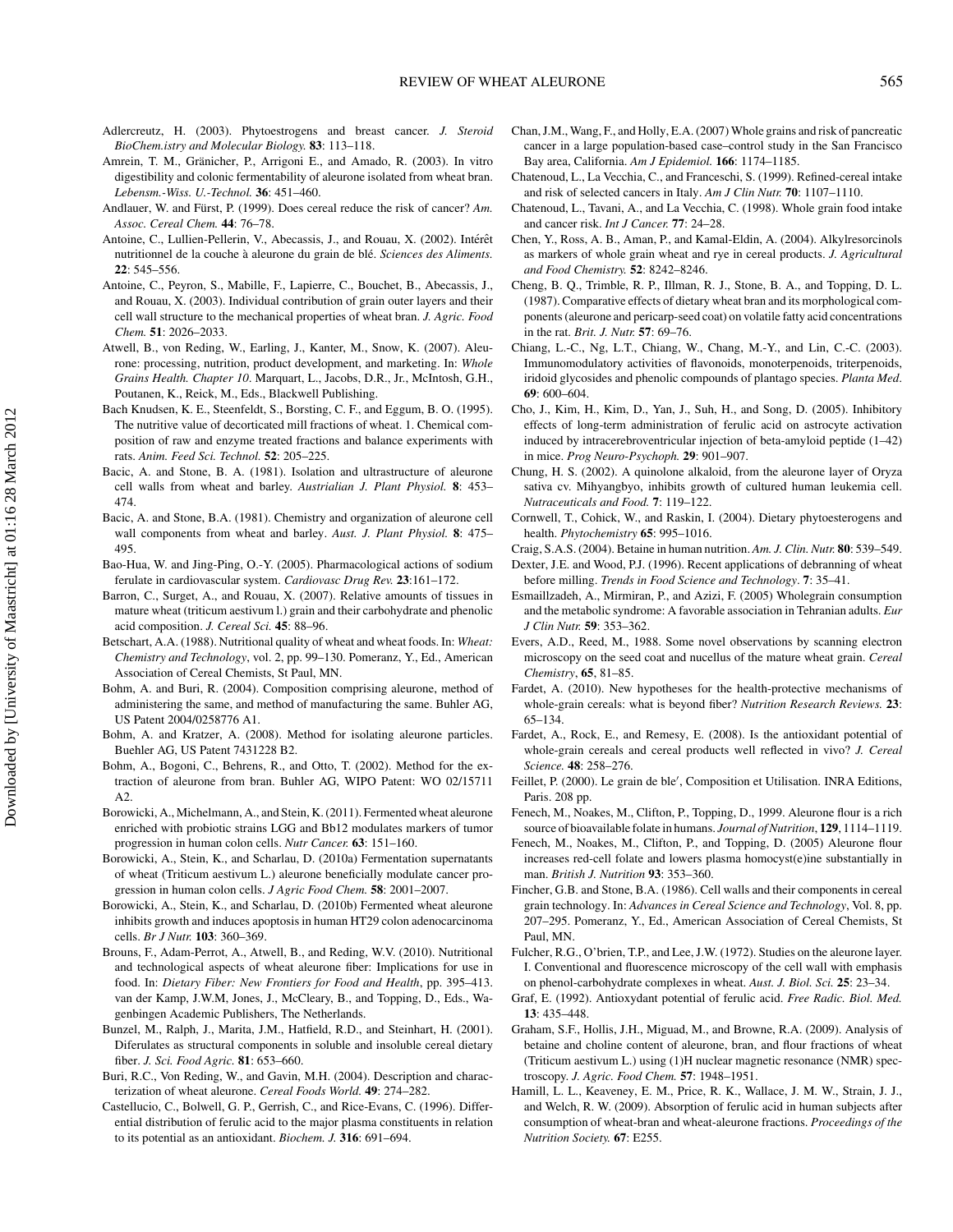- Harris, P.J., Chavan, R.R., and Ferguson, L.R. (2005). Production and characterisation of two wheat-bran fractions: An aleurone-rich and a pericarp-rich fraction. *Molecular Nutrition and Food Research*. **49**: 536–545.
- Heinonen, S., Nurmi, T., Liukkonen, K., Poutanen K., Wähälä, K., Deyama, T., Nishibe, S., and Adlercreutz, H. (2001). In vitro metabolism of plant lignans: New precursors of mammalian lignans enterolactone and enterodiol. *J. Agric. Food Chem.* **49**: 3178–3186.
- Hemery, Y., Holopainen, U., Lampi, A.M., Lehtinen, P., Nurmi, T., Piironen, V., Edelmann, M., and Rouau, X. (2011). Potential of dry fractionation of wheat bran for the development of food ingredients, part II: Electrostatic separation of particles. *J. Cereal Science.* **53**: 9–18.
- Hemery, Y., Lullien-Pellerin, V., Rouau, X., Abecassis, J., Samson, M.-F., Åman, P., Von Reding, W., Spoerndli, C., and Barron, C. (2009). Biochemical markers: Efficient tools for the assessment of wheat grain tissues proportions in milling fractions. *J. Cereal Science.* **49**: 55–64.
- Hemery, Y., Mateo Anson, N., Havenaar, R., Haenen, G., Noort, M., and Rouau, X. (2010). Dry-fractionation of wheat bran increases the bioaccessibility of phenolic acids in breads made from processed bran fractions. *Food Research International*. **43**: 1429–1438.
- Hemery, Y., Rouau, X., Dragan, C., Bilici, M., Beleca, R., and Dascalescu, L. (2009). Electrostatic properties of wheat bran and its constitutive layers: Influence of particle size, composition, and moisture content. *J. Food Engineering.* **93**: 114–124.
- Hemery, Y., Rouau, X., Lullien-Pellerin, V., Barron, C., and Abecassis, J. (2007). Dry processes to develop wheat fractions and products with enhanced nutritional quality. *J. Cereal Science.* **46**: 327–347.
- Hirabayashi, T., Ochiai, H., Sakai, S., Nakajima, K., and Terasawa, K. (1995). Inhibitory effect of ferulic acid and isoferulic acid on murine interleukin-8 production in response to influenza virus infections in vitro and in vivo. *Planta Med.* **61**: 221–226.
- Izydorczyk, M.S. and Biliaderis, C.G. (1995). Cereal arabinoxylans: Advances in structure and physicochemical properties. *Carbohydr. Polym.* **28**: 33–48.
- Jacobs, D.R., Jr, Andersen, L.F., and Blomhoff, R. (2007). Wholegrain consumption is associated with a reduced risk of noncardiovascular, noncancer death attributed to inflammatory diseases in the Iowa Women's Health Study. *Am J Clin Nutr.* **85**: 1606–1614.
- Jacobs, D.R., Jr, Marquart, L., and Slavin, J. (1998). Whole-grain intake and cancer: an expanded review and meta-analysis. *Nutr Cancer.* **30**: 85–96.
- Jacobs, D. R., Jr., Pereira, M. A., Meyer, K. A., and Kushi, L. H. (2000). Fiber from whole grains, but not refined grains, is inversely associated with allcause mortality in older women: the Iowa women's health study. *J Am Coll Nutr*. **19** (Suppl 3): 326S–330S.
- Jacobs, D. R. Jr., Meyer, H. E., and Solvoll, K. (2001). Reduced mortality among whole grain bread eaters in men and women in the Norwegian County Study. *Eur J Clin Nutr.* **55**(2): 137–143.
- Jensen, M.K., Koh-Banerjee, P., and Franz, M. (2006)) Whole grains, bran, and germ in relation to homocysteine and markers of glycemic control, lipids, and inflammation. *Am J Clin Nutr.* **83**: 275–283.
- Jin, Y., Fan, Y., Yan, E.-Z., Liu, Z., Zong, Z.-H., and Qi, Z.-M. (2006). Effects of sodium ferulate on amyloid-beta-induced MKK3/MKK6-p38 MAPK-Hsp27 signal pathway and apoptosis in rat hippocampus. *Acta Pharmacol Sin.* **27**: 1309–1316.
- Jin, Y., Yan, E.-Z., Fan, Y., Guo, X.-l., Zhao, Y.-J., Zong, Z.-H., and Liu, Z. (2007). Neuroprotection by sodium ferulate against glutamate-induced apoptosis is mediated by ERK and PI3 kinase pathways. *Acta Pharmacol Sin.* **28**: 1881–1890.
- Jin, Y., Yan, E.-Z., Fan, Y., Qi, Z.-M., and Bao, C.-F. (2006). Effects of sodium ferulate on A $\beta$ 25–35-induced cognitive deficits and expression of IL-1 $\beta$  and p38MAPK in rats. *Chin Pharmacol Bull.* **22**: 602–606.
- Jung, K.J., Go, E.K., Kim, J.Y., Yu, B.P., and Chung, H.Y. (2009). Suppression of age-related renal changes in NF-[kappa]B and its target gene expression by dietary ferulate. *J Nutr Biochem*. **20**: 378–388.
- Klepacka, J. and Fornal, L. (2006). Ferulic acid and its position among the phenolic compounds of wheat. *Crit Rev Food Sci Nutr.* **46**: 639–647.
- Koh-Banerjee, P. and Rimm, E.B. (2003). Whole grain consumption and weight gain: a review of the epidemiological evidence, potential mechanisms and opportunities for future research. *Proc Nutr Soc.* **62**: 25–29.
- Kong, P.J., Park, J.I., Kwon, O.Y., Han, Y.H., Kim, S.Y., Lee, S.N., Son, H.J., and Kim, S.S. (2007) Comparison of inhibitory potency of various antioxidants on the activation of BV2 microglial cell lines induced by LPS. *Korean J Physiol Pharmacol.* **11**: 9–13.
- Kushi, L. H., Meyer, K. A., and Jacobs, D. R. Jr. (1999). Cereals, legumes, and chronic disease risk reduction: evidence from epidemiologic studies. *Am J Clin Nutr.* **70**(3 Suppl): 451S–458S.
- Kvist, S., Carlsson, T., Lawther, J.M., and Decastro, F.B. (2010). Process for the fractionation of cereal brans. Biovelop International BV, US Patent 7709033- B2.
- Landberg, R., Kamal-Eldin, A., Salmenkallio-Marttila, M., Rouau, X., and Aman, P. (2008). Localization of alkylresorcinols in barley, wheat and rye kernels. *J. Cereal Science.* **48**: 401–406.
- Larsson, S.C., Giovannucci, E., and Bergkvist, L. (2005) Whole grain consumption and risk of colorectal cancer: a population-based cohort of 60 000 women. *Br J Cancer.* **92**: 1803–1807.
- Levrat-Verny MA, Coudray C, Bellanger J, Lopez HW, Demigné C, Rayssiguier Y, Rémésy C. 1999. Wholewheat flour ensures higher mineral absorption and bioavailability than white wheat flour in rats. *Br J Nutr.* **82**(1):17–21.
- Li, L., Shewry, P.R., and Ward, J.L. (2008). Phenolic acids in wheat varieties in the healthgrain diversity screen. *J. Agric. Food Chem..* **56**: 9732–9739.
- Liang, S., Jun, Q., Liao-Bin, C., Bao-Xin, L., Magdalou, J., and Hui, W. (2009). Effects of sodium ferulate on human osteoarthritic chondrocytes and osteoarthritis in rats. *Clin Exp Pharmacol P.*. **36**: 912–918.
- Linko-Parvinen, A.M., Landberg, R., Tikkanen, M.J., Adlercreutz, H., and Peñalvo J.L. (2007). Alkylresorcinols from whole-grain wheat and rye are transported in human plasma lipoproteins. *J Nutr.* **137**(5): 1137–1142.
- Liu, R.H. (2007) Whole grain phytochemicals and health. *J Cereal Sci.* **46**: 207–219.
- Liu, S.-P., Dong, W.-G., Luo, H.-S., Yu, B.-P., and Yu, J.-P. (2004). Protective effects of sodium ferulate on injury in acetic acid-induced rat colitis. *World Chin J Digestol.*. **12**: 108–111.
- Liyana-Pathirana, C., Dexter, J., and Shahidi, F. (2006). Antioxidant properties of wheat as affected by pearling. *J. Agric. Food Chem.* **54**: 6177–6184.
- Lopez, H. W., Adam, A., Leenhardt, F., Scalbert, A., and Remesy, C. (2001). Maîtrise de la valeur nutritionnelle du pain. *Industries des Céréales*. 124: 15–20.
- Lopez, H. W., Coudray, C., Bellanger, J., Younes, H., Demigne, C., and Remesy, C. (1998). Intestinal fermentation lessens the inhibitory effects of phytic acid on mineral utilization in rats. *J. Nutr.* **128**: 1192–1198.
- Lopez, H. W., Krespine, V., Guy, C., Messager, A., Demigne, C., and Remesy, C. (2001). Prolonged fermentation of whole wheat sourdough reduces phytate level and increases soluble magnesium. *J. Agric. Food Chem.* **49**: 2657–2662.
- Maggi-Capeyron, M.-F., Ceballos, P., Cristol, J.-P., Delbosc, S., Le Doucen, C., Pons, M., Leger, C.L., and Descomps, B. (2001). Wine phenolic antioxidants inhibit AP-1 transcriptional activity. *J Agr Food Chem*. **49**: 5646–5652.
- Mateo Anson, N., Aura, A.-M., Selinheimo, E., Mattila, I., Poutanen, K., van den Berg, R., Havenaar, R., Bast, A., and Haenen, G. R. M. M. (2011). Bioprocessing of wheat bran in whole wheat bread increases the bioavailability of phenolic acids in men and exerts antiinflammatory effects ex vivo. *The J. Nutrition.*. **141**:137–143.
- Mateo Anson, N., Havenaar, R., Bast, A., and Haenen, G. R. M. M. (2010). Antioxidant and anti-inflammatory capacity of bioaccessible compounds from wheat fractions after gastrointestinal digestion. *J. Cereal Science.* **51**: 110–114.
- Mateo Anson, N., Selinheimo, E., Havenaar, R., Aura, A. M., Ismo, M., Pekka, L., Bast, A., Poutanen, K., and Haenen, G. R. M. M. (2009). Bioprocessing of wheat bran improves in vitro bioaccessibility and colonic metabolism of phenolic compounds. *J. Agric. Food Chem.* **57**: 6148–6155.
- Mateo Anson, N., Van den Berg, R., Havenaar, R., Bast, A., and Haenen, G. R. M. M. (2008). Ferulic acid from aleurone determines the antioxidant potency of wheat grain (Triticum aestivum L.). *J. Agric. Food Chem.* **56**: 5589–5594.
- Mateo Anson, N., Van den Berg, R., Havenaar, R., Bast, A., and Haenen, G. R. M. M. (2009). Bioavailability of ferulic acid is determined by its bioaccessibility. *J. Cereal Science.* **49**: 296–300.
- McGee, B.C. (1995). *The PeriTec process and its application to durum wheat milling*. Bulletin, Association of Operative Millers, March, 1995, 6521–6528.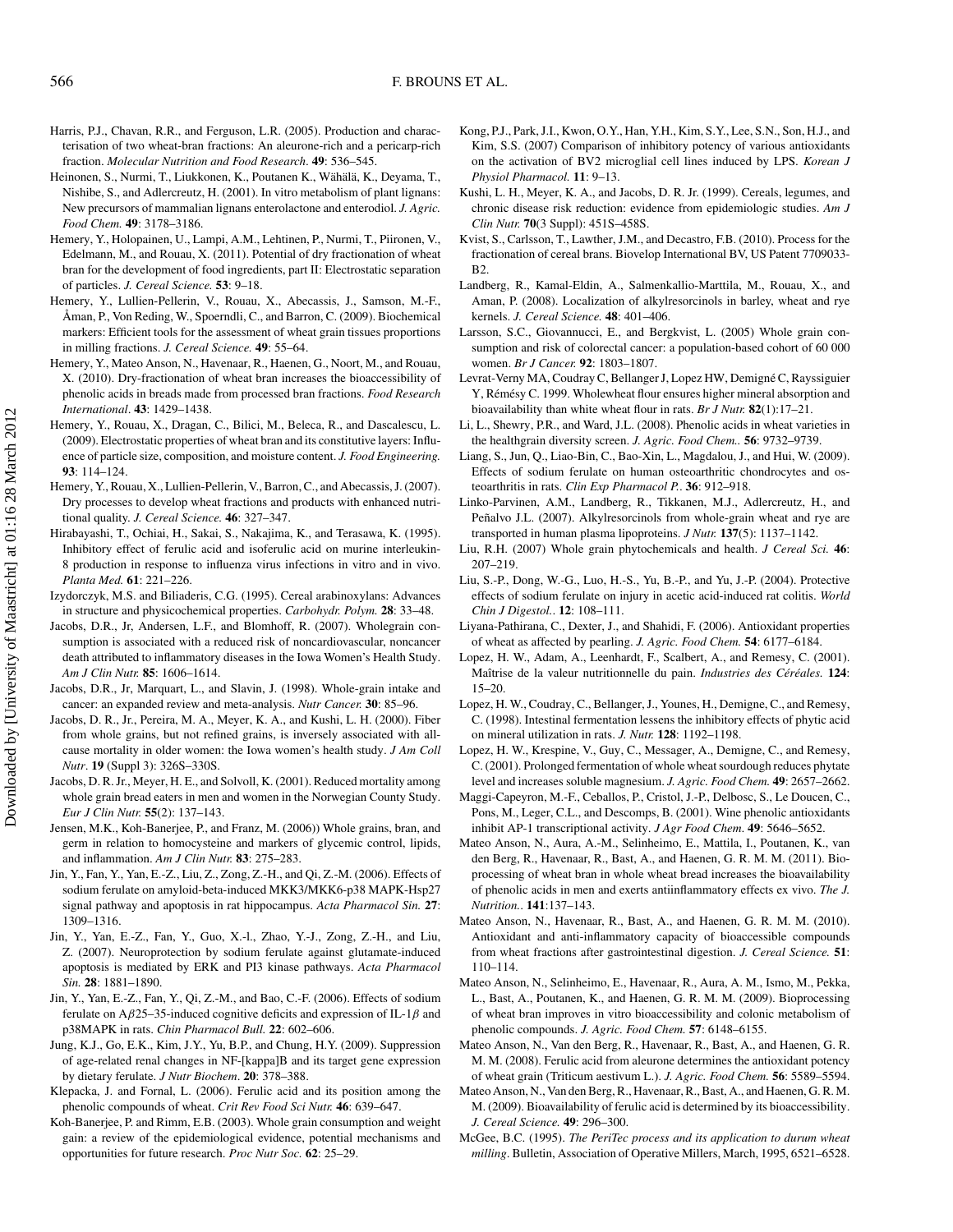- McIntosh, G. H., Royle, P. J., and Pointing, G. (2001). Wheat aleurone flour increases cecal  $\beta$ -glucuronidase activity and butyrate concentration and reduces colon adenoma burden in azoxymethane-treated rats. *J. Nutr.* **131**: 127–131.
- Mellen, P.B., Walsh, T.F., and Herrington, D.M. (2008) Whole grain intake and cardiovascular disease: a meta-analysis. *Nutr Metab Cardiovasc Dis* **18**: 283–290.
- Meng, S., Lu, Z.-J., Zhang, Z.-N., and Li, D.-G. (1994). Inhibition of respiratory burst of polymorphonuclear cells by herbal ingredients. *Chin Pharmacol Bull.* **10**: 439–441.
- Morrison, I. N., Kuo, J., and O'Brien, T. P. (1975). Histochemistry and fine structure of developing wheat aleurone cells. *Planta Med*. **123**: 105–116.
- Munter, J.S. de, Hu, F.B., and Spiegelman, D. (2007). Whole grain, bran, and germ intake and risk of type 2 diabetes: A prospective cohort study and systematic review. *PLoS Med.* **4**: e261. doi: 10.1371/journals.pmed.0040261.
- Murakami, A., Nakamura, Y., Koshimizu, K., Takahashi, D., Matsumoto, K., Hagihara, K., Taniguchi, H., Nomura, E., Hosoda, A., Tsuno, T., Maruta, Y., Kim, H.W., Kawabata, K., and Ohigashi, H. (2002). FA15, a hydrophobic derivative of ferulic acid, suppresses inflammatory responses and skin tumor promotion: A comparison with ferulic acid. *Cancer Lett.*. **180**: 121–129.
- Murtaugh, M.A., Jacobs, D.R., and Jacob, B. (2007) Epidemiological support for the protection of whole grains against diabetes. *Proc Nutr Soc.* **62**: 143– 149.
- Neyrinck, De Barker, F., Cani, P. D., Bindels, L. B., Stroobants, A., Portelles D., Delzenne, N. M. (2008). Immunomodulatory properties of two wheat bran fractions – aleurone-enriched and crude fractions – in obese mice fed a high fat diet. *International Immunopharmacology*, **8**: 1423–1432.
- Noort, M.W.J., Van Haaster, D., Hemery, Y., Schols, H.A., and Hamer, R.J. (2010). The effect of particle size of wheat bran fractions on bread quality: Evidence for fiber-protein interactions. *J. Cereal Science.* **52**: 59–64.
- O'Del, B., De Boland, A. R., and Koirtyohann, S. R. (1972). Distribution of phytate and nutritionally important elements among the morphological components of cereal grains. *J Agr Food.Chem.* **20**(3): 718–721.
- Palacios, J.P.C. (1990). Poly(ferulic acid) by oxalyl chloride activated polycondensation. *New Polym Mater*. **2**: 167–174.
- Piot, O., Autran, J. C., and Manfait, M. (2000). Spatial distribution of protein and phenolic constituents in wheat grain as probed by confocal Raman microspectroscopy. *J. Cereal Sci.* **32**: 57–71.
- Pomeranz, Y., 1988. Chemical composition of kernel structures. In: Pomeranz, Y. (Ed.) *Wheat* : Chemistry and Technology. AACC, St Paul, MN, pp. 97–158.
- Pomeranz, Y. (1988). Chemical composition of kernel structures. In: *Wheat: Chemistry and Technology*, Vol. 2, pp. 97–100, Pomeranz, Y., Ed., American Association of Cereal Chemists, St Paul, MN.
- Possemiers, S., Marzorati M., and Verstraete, W. (2009). Internal Report to Cargill: "Aleurone," prodigest, Gent University.
- Possemiers, S., Verthé, K., Uyttendaele, S., and Verstraete, W. (2004). PCR-DGGE-based quantification of stability in a simulator of the human intestinal microbial ecosystem. *FEMS Microbiology Ecology.* **49**: 495–507.
- Price, R.K., Keaveney, E.M., Hamill, L.L., Wallace, J.M.W., McNulty, H., Ward, M., Strain, J.J., Ueland, P.M., Scott, J.M., Molloy, A.M., and Welch, R.W. (2007). Plasma uptake of methyl donors from wheat fractions by human subjects. *Proc. Nutr. Soc.* **66**: 114A.
- Price, R.K., Keaveney, E.M., Hamill, L.L., Wallace, J.M.W., Ward, M., Ueland, P.M., McNulty, H., Strain, J.J., Parker, M.J., and Welch, R.W. (2010). Consumption of wheat aleurone-rich foods increases fasting plasma betaine and modestly decreases fasting homocysteine and LDL-cholesterol in adults. *J Nutr.* **140**: 2153–2157.
- Rhodes, D.I. and Stone, B.A. (2002). Proteins in walls of wheat aleurone cells. *J. Cereal Science.* **36**: 83–101.
- Rhodes, D.I., Sadek, M., and Stone, B.A. (2002). Hydroxycinnamic acids in walls of wheat aleurone cells. *J. Cereal Science.* **36**: 67–81.
- Rietjens, S.J., Bast, A., de Vente, J., and Haenen, G.R. (2007). The olive oil antioxidant hydroxytyrosol efficiently protects against the oxidative stressinduced impairment of the NObullet response of isolated rat aorta. *Am J Physiol Heart Circ Physiol.*. **292**: H1931–H1936.
- Ronchetti, D., Impagnatiello, F., Guzzetta, M., Gasparini, L., Borgatti, M., Gambari, R., and Ongini, E. (2006). Modulation of iNOS expression

by a nitric oxide-releasing derivative of the natural antioxidant ferulic acid in activated RAW 264.7 macrophages. *Eur J Pharmacol.*. **532**: 162– 169.

- Ross, A.B., Bruce, S. J., Blondel-Lubrano, A., Oguey-Araymon, S., Beaumont, M., Bourgeois, A., Nielsen-Moennoz, C., Vigo, M., Laurent-Bernard, F., Kochhar, S., Bibiloni, R., Pittet, A.C., Emady-Azar, S., Grathwohlmn, D., and Rezzi, S. (2011). A whole-grain cereal-rich diet increases plasma betaine, and tendsto decrease total and LDL-cholesterol compared with a refined-grain diet in healthy subjects. *British J. Nutrition.*doi: 10.1017/S0007114510005209
- Sagara, M., Mori, M., Mori, H., Tsuchikura, S., and Yamori, Y. (2007). Effect of dietary wheat aleurone on blood pressure and blood glucose and its mechanisms in obese spontaneously hypertensive rats: Preliminary report on comparison with a soy diet. *Clin exp Pharmacol and Physiol.* **34**: S37–S39.
- Sahyoun, N.R., Jacques, P.F., and Zhang, X.L. (2006). Wholegrain intake is inversely associated with the metabolic syndrome and mortality in older adults. *Am J Clin Nutr.* **83**: 124–131.
- Sakai, S., Ochiai, H., Nakajima, K., and Terasawa, K. (1997). Inhibitory effect of ferulic acid on macrophage inflammatory protein-2 production in a murine macrophage cell line, RAW264.*7*. *Cytokine*. **9**: 242–248.
- Saulnier, L., Sado, P.-E., Branlard, G., Charmet, G., and Guillon, F. (2007). Wheat arabinoxylans: Exploiting variation in amount and composition to develop enhanced varieties. *Journal of Cereal Science*. **46**: 261–281.
- Schatzkin, A., Park, Y., and Leitzmann, M.F. (2008). Prospective study of dietary fiber, whole grain foods, and small intestinal cancer. *Gastroenterology.* **135**: 1163–1167.
- Schlemmer U, Frølich W, Prieto R.M., and Grases F. 2009. Phytate in foods and significance for humans: Food sources, intake, processing, bioavailability, protective role and analysis. *Mol. Nutr. Food Res.*, **53**, S330–S375
- Slavin, J. (2003). Why whole grains are protective: Biological mechanisms. *Proc Nutr Soc*. **62**: 129–34.
- Slavin, J. L. (2000). Mechanisms for the impact of whole grain foods on cancer risk. *J. Am. Coll. Nutr.* **19**: 300S–307S.
- Slavin, J. L., Martini, M. C., Jacobs, D. R., and Marquart, L. (1999). Plausible mechanisms for the protectiveness of whole grains. *Am. J. Clin. Nutr.* **70**: 459S–463S.

Slavin, J. (2004). Whole grains and human health. *Nutr Res Rev.* **17**(1): 99–110.

- Steffen, L. M., Jacobs, D. R. Jr., Stevens, J., Shahar, E., Carithers, T., and Folsom, A. R. (2003). Associations of whole-grain, refined-grain, and fruit and vegetable consumption with risks of all-cause mortality and incident coronary artery disease and ischemic stroke: The Atherosclerosis Risk in Communities (ARIC) Study. *Am J Clin Nutr.* **78**: 383–390.
- Stein, K, Borowicki, A., Scharlau, D., Scheu, K., Brenner-Weiß, G., Obst, U., Hollmann, J., Lindhauer, M., Wachter, N., and Glei, M. (2011). Modification of an in vitro model simulating the whole digestive process to investigate cellular endpoints of chemoprevention. *British Journal of Nutrition*. **105**: 678–687.
- Stein, K., Borowicki, A., and Scharlau, D. (2010). Fermented wheat aleurone induces enzymes involved in detoxification of carcinogens and in antioxidative defence in human colon cells. *Br J Nutr.* **104**: 1101–1111.
- Stevens, J.D. (1973). The aleurone layer of wheat iii. Isolation and scanning electron microscope examination of the layer and its components parts. *J. Sci. Fd. Agric.* **24**: 307–317.
- Stone, B. A. (1985). Aleurone cell walls: Structure and nutritional significance. In: *New Approaches to Research on Cereal Carbohydrates*, pp. 349–354. Hill, R.D. and Munck, L., Eds., Elsevier Science Publishers, Amsterdam.
- Stone, B.A. and Minifie, J. (1988). Recovery of aleurone cells from wheat bran. La Trobe University, Australia. US Patent 4,746,073.
- Sudheer, A.R., Muthukumaran, S., Devipriya, N., Devaraj, H., and Menon, V.P. (2008). Influence of ferulic acid on nicotine-induced lipid peroxidation, DNA damage and inflammation in experimental rats as compared to *N*acetylcysteine. *Toxicology*. **243**: 317–329.
- Surget, A. and Barron, C. (2005). Histologie du grain de blé. *Industrie des Cer´ eales. ´* **145**: 3–7.
- Thompson, L. U. (1994). Antioxydants and hormone-mediated health benefits of whole grains. *Crit. Rev. Food Sci. Nutr.* **34**: 473–497.